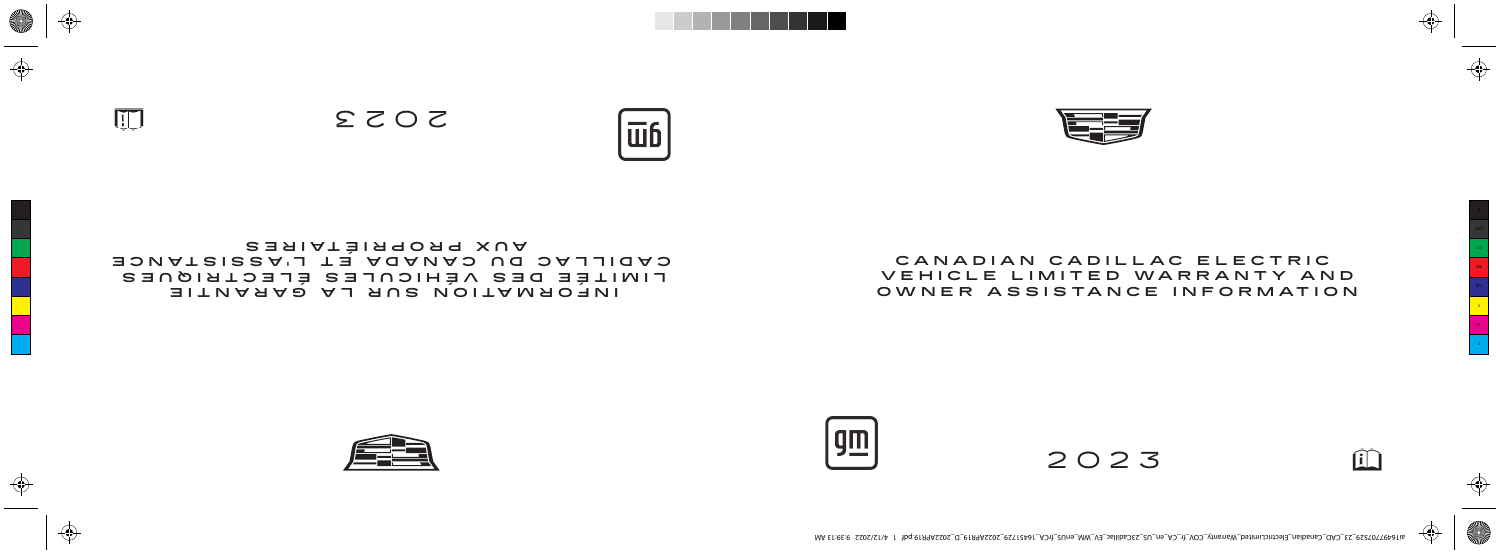**IMPORTANT:** This booklet contains important information about the warranty coverage on your new vehicle. It also explains **Customer Satisfaction and Owner Assistance** procedures and GM's participation in the **Mediation/Arbitration Program.**

Keep this information readily accessible and be prepared to make it available to a GM dealer if warranty work is needed.

Owner's Name:

Phone Number:

Street Address:

City & Province:

Vehicle Identification Number (VIN):

Date Vehicle First Delivered or Put In Use:

Odometer Reading on Date Vehicle First Delivered or Put In Use: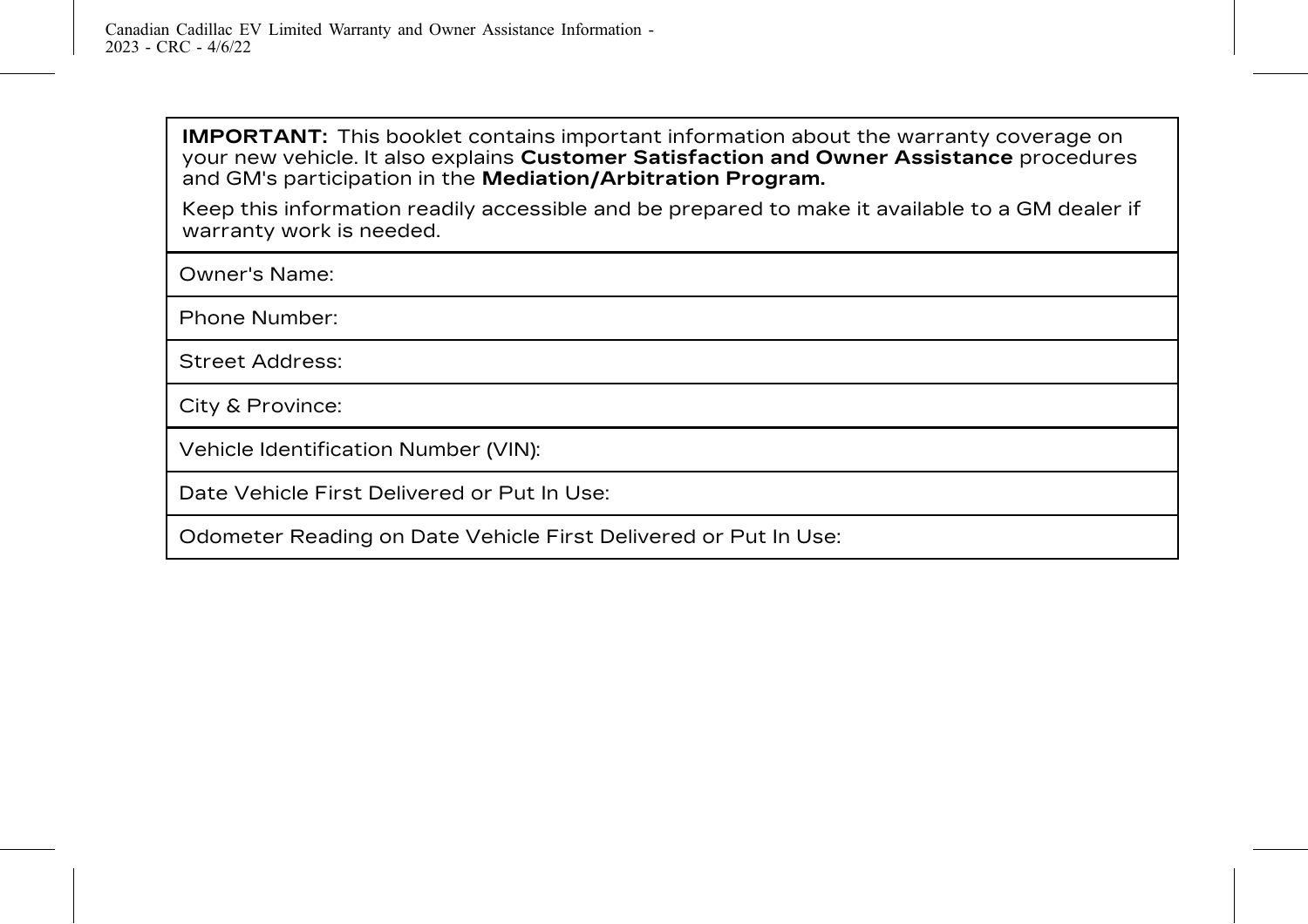

# **Certified Service**



Refer to your Owner's Manual for the manufacturer's recommended Maintenance Schedules and services. Your dealer can also perform a thorough assessment with a Multi-point Vehicle Health Check to recommend when your vehicle may need attention.

Have you purchased the Genuine Cadillac Protection Plan? The Genuine Cadillac Protection Plan may be purchased within specific time/kilometre limitations. Remember, if the service contract you are considering for purchase does not have the Cadillac Protection Plan emblem shown above it, then it is not a Genuine Cadillac Protection Plan from GM.

©2022 General Motors of Canada Company. All rights reserved. Printed in the U.S.A. GENERAL MOTORS, GM, CADILLAC, and the CADILLAC emblem are registered trademarks of General Motors, LLC.

Part No. 23Cadillac\_EV\_WM\_enUS\_frCA\_16451729\_2022APR19\_D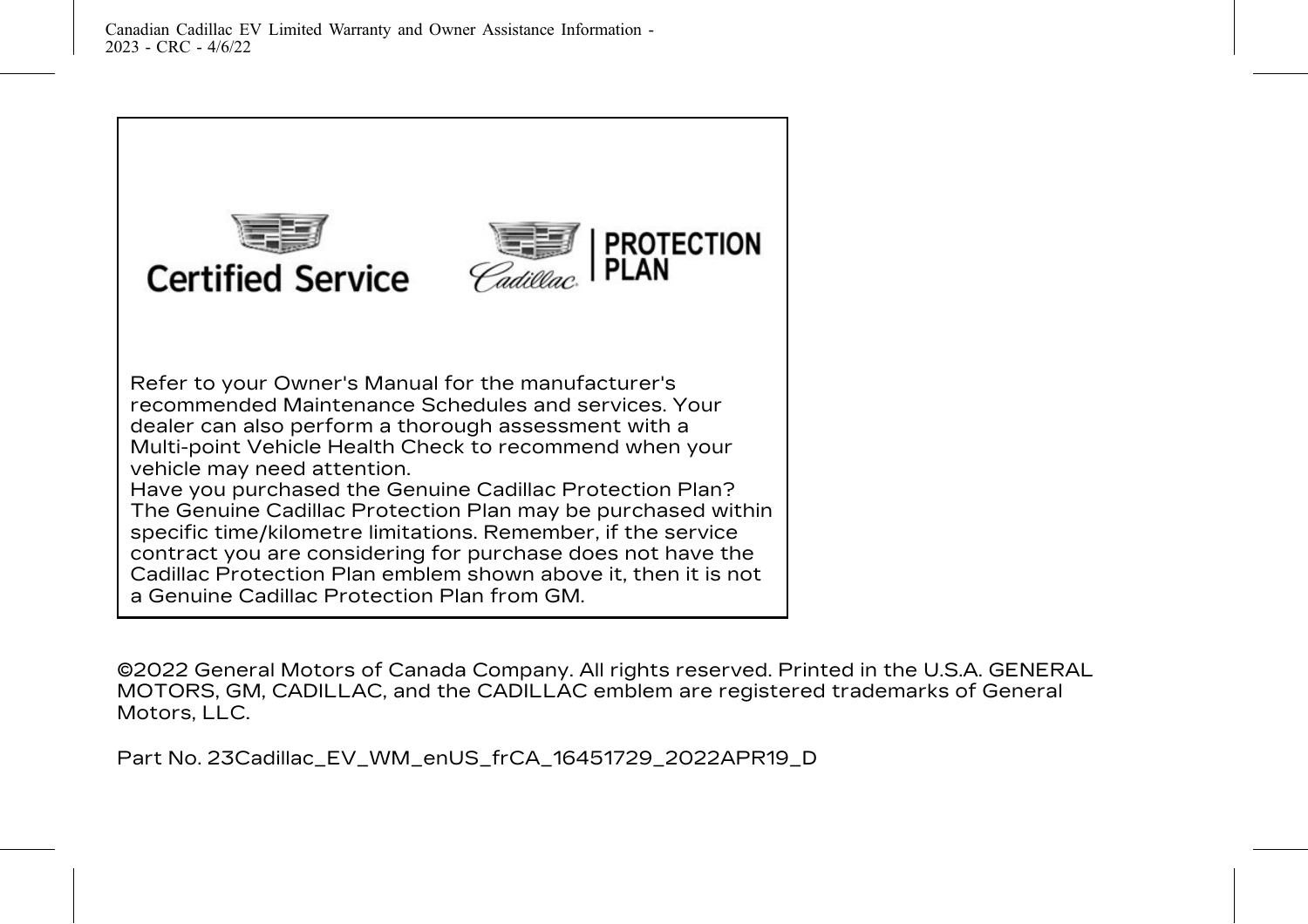# **2023 Canadian Cadillac EV Limited Warranty and Owner Assistance Information**

| <b>Important Message to</b><br>General Motors'<br>Commitment to You 1<br>Owner Assistance 1<br>GM Participation in the<br>Mediation/Arbitration<br>The Cadillac<br>Protection Plan 1<br>Owner Name/Address<br><b>Warranty Coverage at a</b><br><b>New Vehicle Limited</b><br><b>Warranty</b> 4<br>What Is Covered  4<br>Aftermarket Vehicle<br><b>Propulsion Enhancement</b><br>Products and<br>Modifications  9<br>What Is Not Covered  10 | Things to Know About the<br><b>New Vehicle Limited</b><br><b>Warranty</b> 15<br>Warranty Repairs -<br>Component Exchanges  15<br>Maintenance and Warranty<br>Service Records  15<br>Warranty Repairs -<br>Recycled Materials 16<br>Tire Service  16<br>Paint, Trim, and<br>Appearance Items  16<br>Vehicle Operation<br>and Care  16<br><b>Warranty Distance</b><br>Extensions  16<br>Warranty Service -<br>Touring Owner Service -<br>Canada, the United<br>States and Mexico 17<br>Touring Owner Service -<br><b>Countries Other Than</b> | Warranty Service -<br>Canadian Sold Vehicles<br>Registered and Operated<br>Outside Canada  18<br>Pre-Delivery Service  18<br>Production Changes  19<br><b>Terms Applicable to All</b><br><b>Warranties</b> 20<br>Towing  20<br>Emergency Repairs  20<br>Transferability  20<br>General Terms  20<br><b>Customer Satisfaction</b><br><b>Procedure</b> 22<br><b>Special Coverage</b><br><b>Adjustment Programs</b><br><b>Beyond the Warranty</b><br>Period<br>-24<br><b>Customer Assistance</b><br><b>Customer Assistance for</b> |
|---------------------------------------------------------------------------------------------------------------------------------------------------------------------------------------------------------------------------------------------------------------------------------------------------------------------------------------------------------------------------------------------------------------------------------------------|---------------------------------------------------------------------------------------------------------------------------------------------------------------------------------------------------------------------------------------------------------------------------------------------------------------------------------------------------------------------------------------------------------------------------------------------------------------------------------------------------------------------------------------------|---------------------------------------------------------------------------------------------------------------------------------------------------------------------------------------------------------------------------------------------------------------------------------------------------------------------------------------------------------------------------------------------------------------------------------------------------------------------------------------------------------------------------------|
| Where to Go for<br>Maintenance  14                                                                                                                                                                                                                                                                                                                                                                                                          | Canada, the United<br>States, and Mexico  18                                                                                                                                                                                                                                                                                                                                                                                                                                                                                                | <b>Text Telephone (TTY)</b><br>Users<br>-26                                                                                                                                                                                                                                                                                                                                                                                                                                                                                     |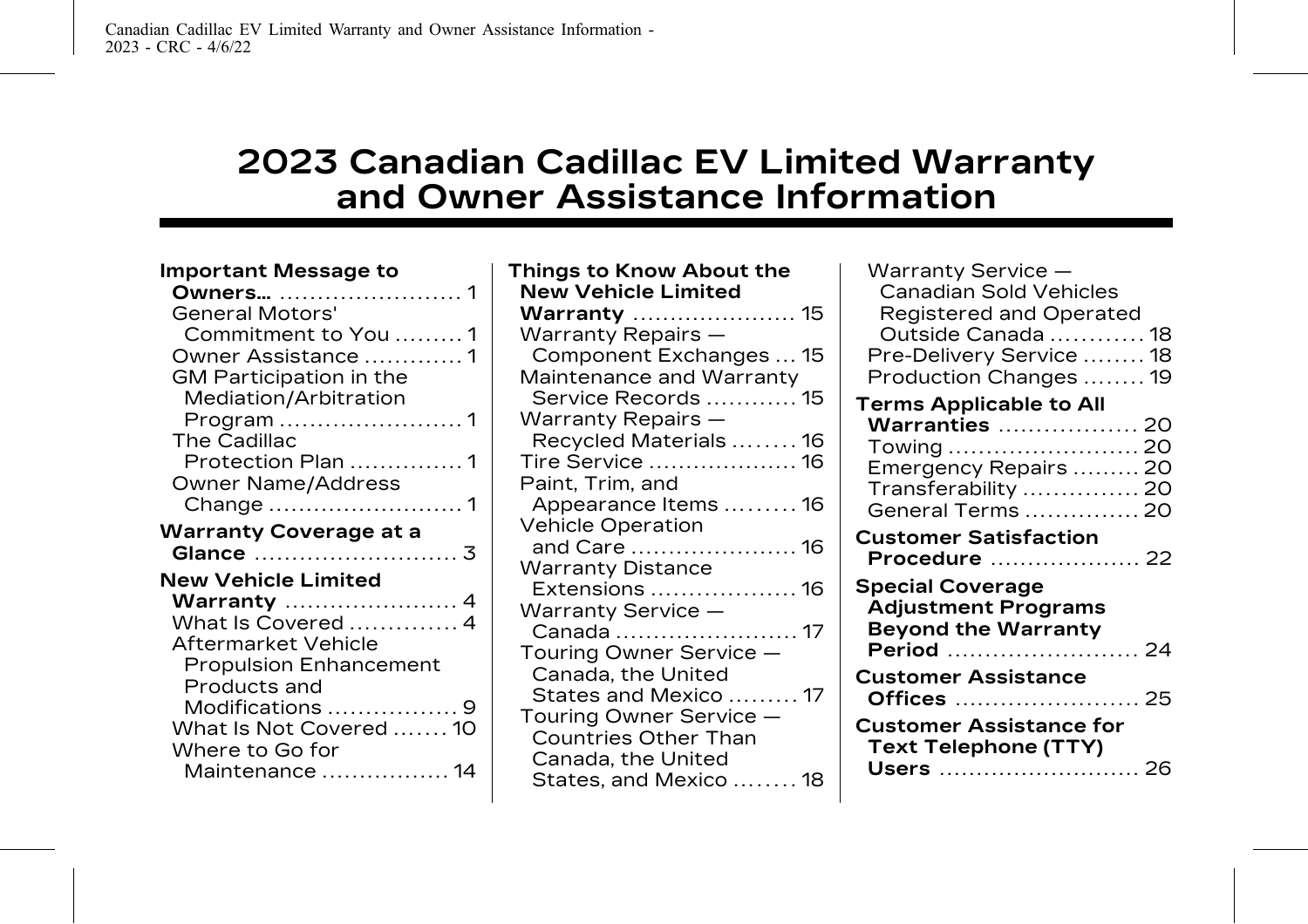# **2023 Canadian Cadillac EV Limited Warranty and Owner Assistance Information**

| <b>Roadside Assistance</b><br>Program  27     |  |
|-----------------------------------------------|--|
| <b>Courtesy Transportation</b><br>Program  28 |  |
|                                               |  |
|                                               |  |
|                                               |  |
|                                               |  |
|                                               |  |
|                                               |  |
|                                               |  |
|                                               |  |
|                                               |  |
|                                               |  |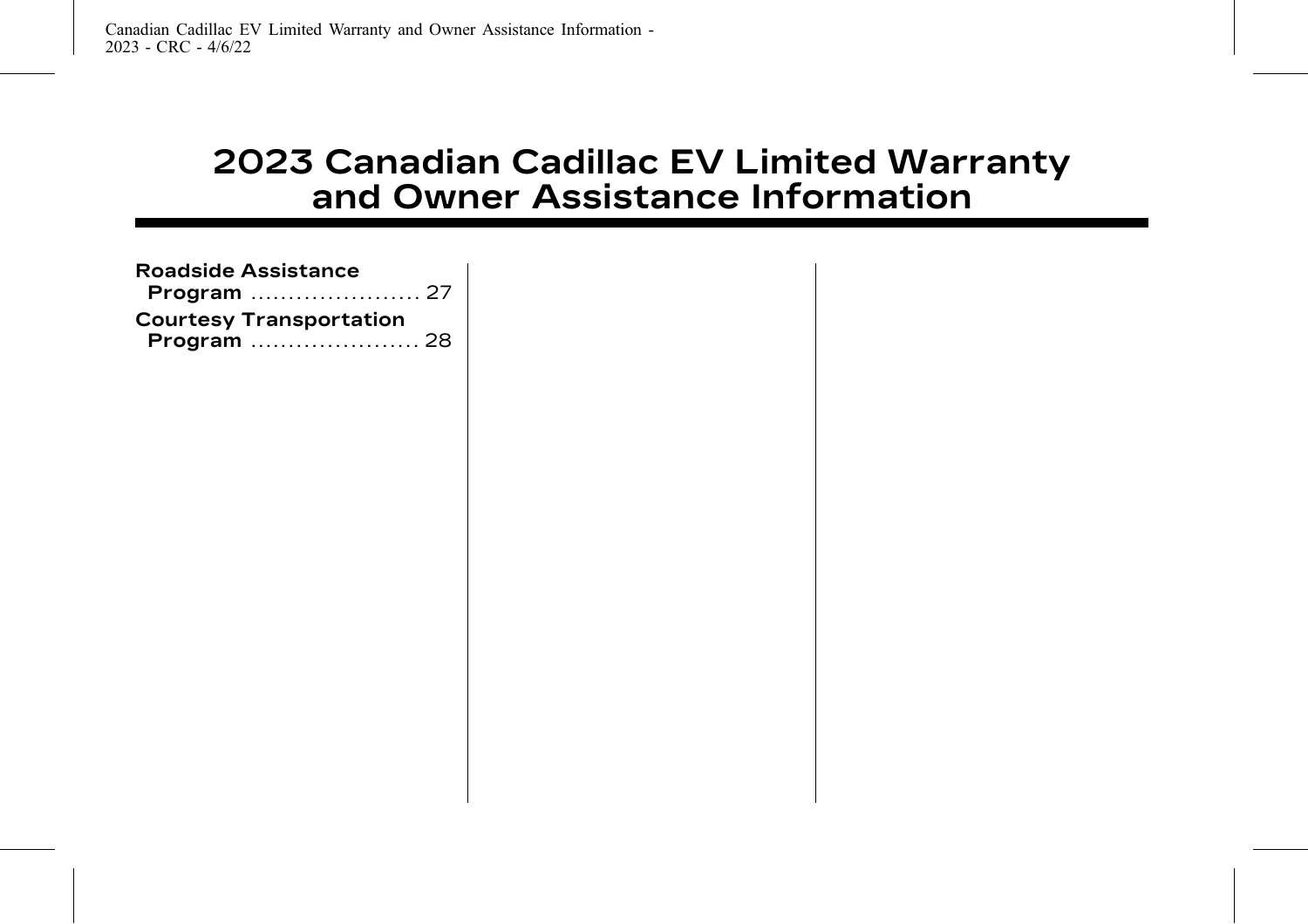<span id="page-5-0"></span>**General Motors' Commitment to You**

We are committed to ensuring your satisfaction with your new Cadillac.

Your GM dealer also wants you to be completely satisfied and invites you to return for all your service needs, both during and after the warranty period.

### **Owner Assistance**

Should you ever encounter a problem during or after the warranty periods that is not resolved, talk to a member of dealer management. Under certain circumstances, GM and/or Cadillac dealers may provide assistance after the limited warranty period has expired when the problem results from a defect in material or workmanship. These instances will be reviewed on a case-by-case basis. If the problem persists, follow the procedures outlined in [Customer Satisfaction](#page-26-0) [Procedure](#page-26-0)  $\Diamond$  22.

### **GM Participation in the Mediation/Arbitration Program**

Refer to [Customer](#page-26-0) [Satisfaction Procedure](#page-26-0)  $\Diamond$  22. for information on the voluntary, binding Mediation/ Arbitration Program in which GM participates.

### **The Cadillac Protection Plan**

Many owners seek to enhance their vehicle ownership by purchasing an optional service contract. General Motors offers its own Cadillac Protection Plan, a service contract which provides mechanical repair protection, a rental/alternate transportation allowance, and the availability of GM Roadside Assistance or a towing and road service allowance. The Cadillac Protection Plan is

available in different levels of coverage, each offering a variety of time/kilometre options to suit your driving needs.

The Cadillac Protection Plan is the only optional service contract backed by the worldwide resources of General Motors. It can be the most valuable option you choose for your vehicle. See your GM dealer for prices, vehicle eligibility guidelines and more details.

### **Owner Name/Address Change**

General Motors of Canada Company encourages all owners to report, at their earliest convenience, a change in name or address by calling our Canadian Cadillac Customer Care Centre toll free at 1-888-446-2000. If you are a subsequent owner, please be sure to advise us by calling the number above. You may also visit the GM dealer of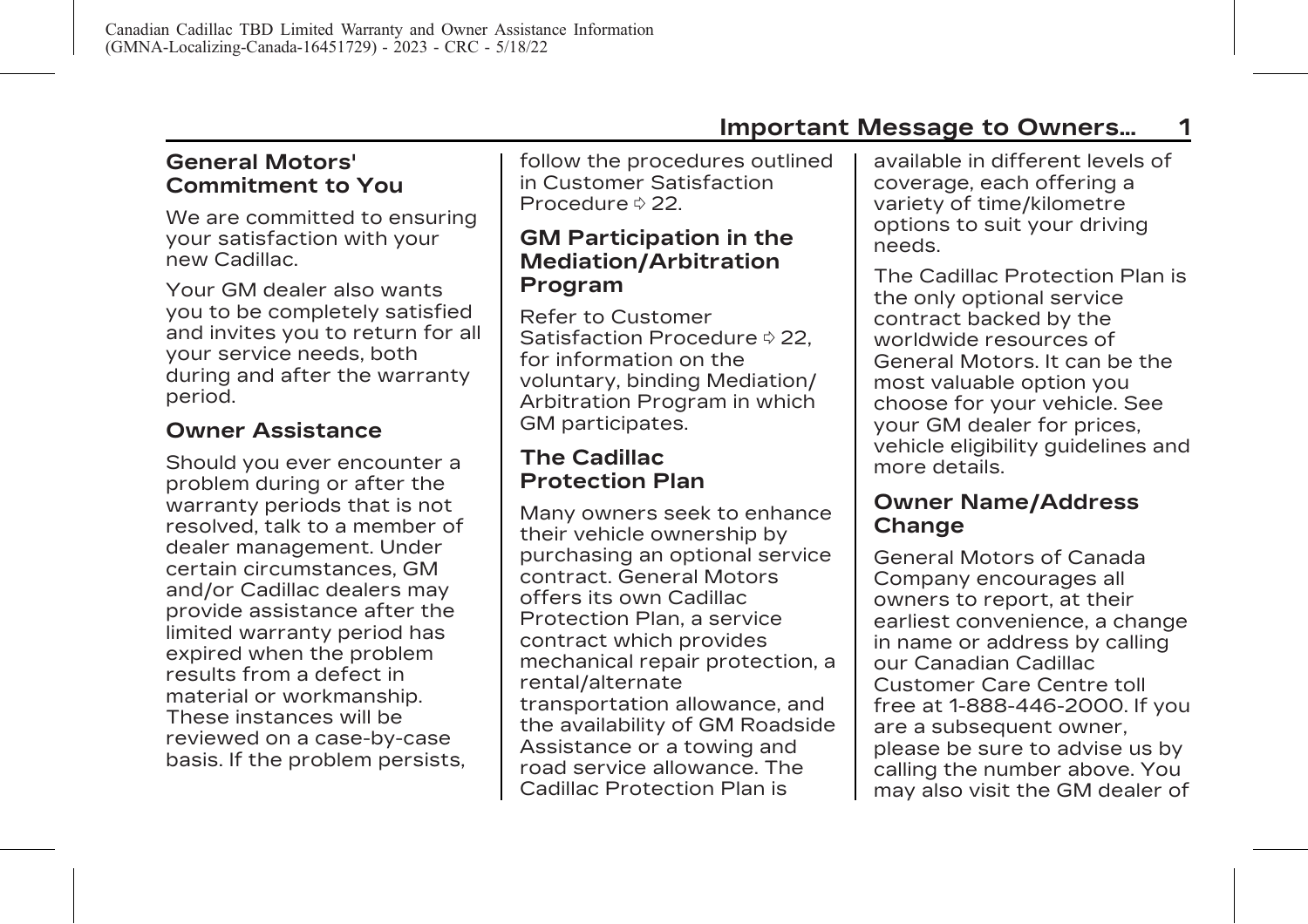# **2 Important Message to Owners...**

your choice to report a change in vehicle ownership. The current owner name and address is essential for General Motors of Canada Company to provide timely notification to owners of important information related to their vehicles.

#### **We thank you for choosing a Cadillac.**

General Motors of Canada Company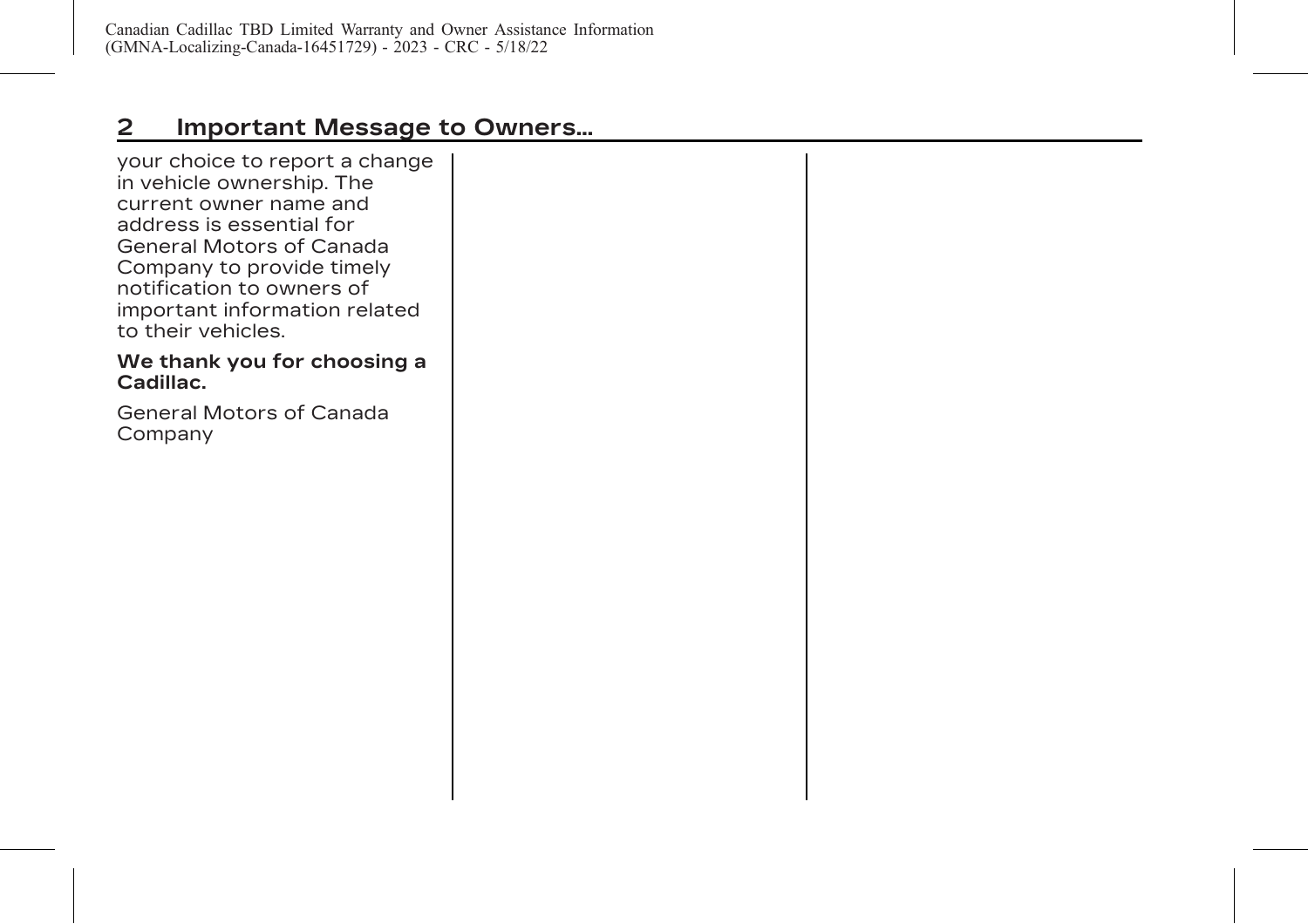<span id="page-7-0"></span>The warranty coverages on your vehicle are summarized below. Please read the warranty information that follows for more complete details.

| New Vehicle Limited Warranty for the Cadillac Vehicles             |                                  |                                  |                                     |                                   |
|--------------------------------------------------------------------|----------------------------------|----------------------------------|-------------------------------------|-----------------------------------|
| Coverage                                                           | 4 yrs/<br>80,000 km <sup>1</sup> | 6yrs/<br>120,000 km <sup>1</sup> | 6 yrs/<br>unlimited km <sup>1</sup> | 8 yrs/<br>160,000 km <sup>1</sup> |
| <b>Base Warranty Coverage</b>                                      | X                                |                                  |                                     |                                   |
| Electric Vehicle Propulsion Battery<br>Warranty                    |                                  |                                  |                                     | X                                 |
| <b>Restraint System Warranty</b>                                   |                                  | X                                |                                     |                                   |
| Sheet Metal (Corrosion) Warranty<br>Coverage                       | X                                |                                  |                                     |                                   |
| Sheet Metal (Rust-Through)<br><b>Perforation Warranty Coverage</b> |                                  |                                  | X                                   |                                   |
| <sup>1</sup> Whichever comes first.                                |                                  |                                  |                                     |                                   |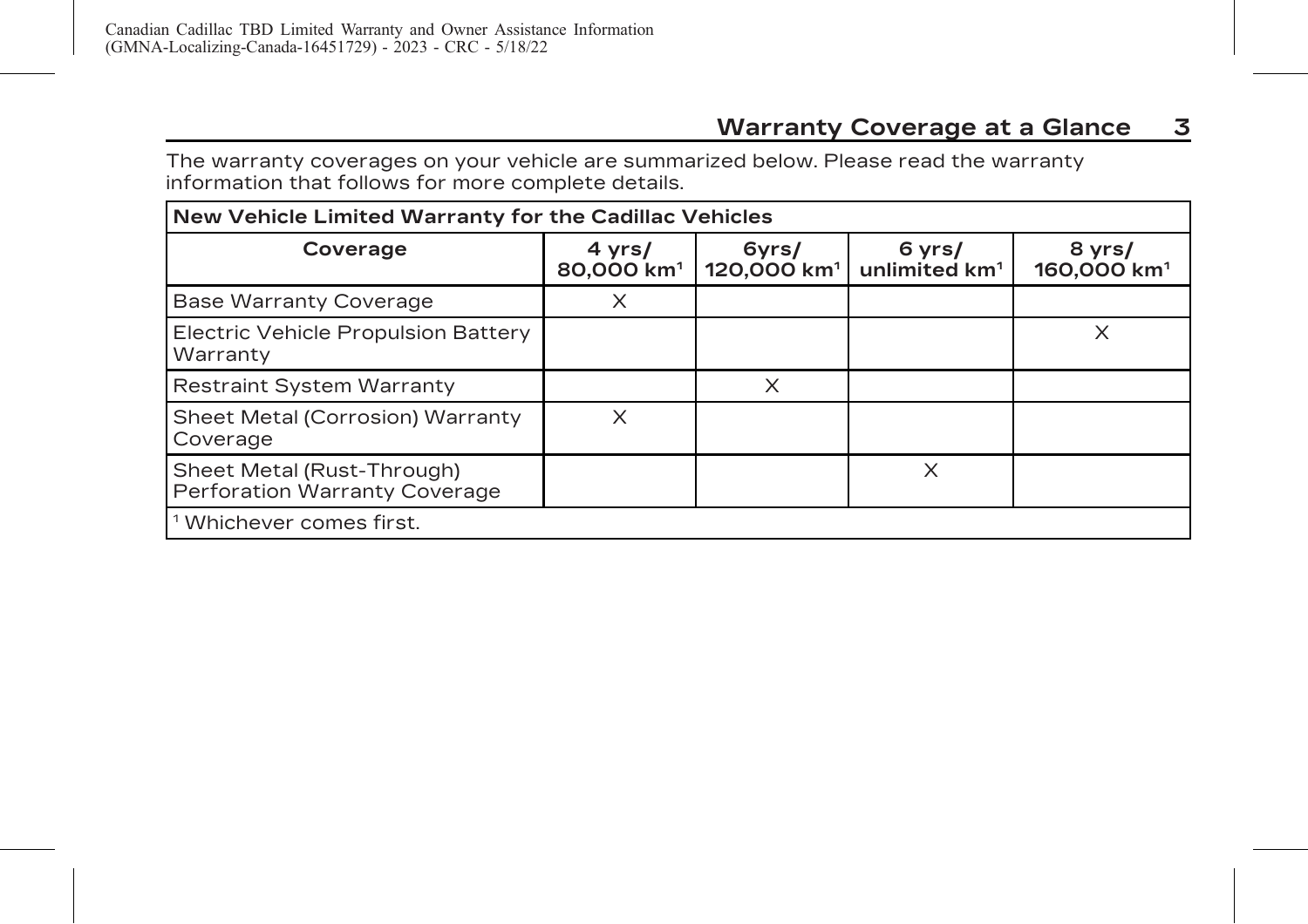# <span id="page-8-0"></span>**4 New Vehicle Limited Warranty**

# **What Is Covered**

General Motors of Canada Company will provide for repairs to the vehicle during the Warranty Period in accordance with the terms, conditions and limitations contained in this booklet.

#### **Warranty Applies**

This warranty is for Cadillac vehicles originally sold new in Canada, registered in Canada and normally operated in Canada. General Motors of Canada Company warranty coverages may be void or subject to restrictions on GM vehicles that have been imported or exported.

### **Repairs Covered**

The warranty covers repairs to correct any covered vehicle defect due to materials or workmanship occurring during the Warranty Period, but not slight noise, vibrations, or other normal characteristics for the vehicle.

Needed repairs will be performed using new, remanufactured, or refurbished parts.

#### **No Charge**

Warranty repairs, including Parts and Labour, will be made at no charge.

### **Obtaining Repairs**

To obtain warranty repairs, take the vehicle to a GM dealer that handles your vehicle line within the Warranty Period, and request the needed repair. Reasonable time must be allowed for the dealership to perform necessary repairs.

#### **Warranty Period**

The Warranty Period for all coverages begins on the date the vehicle is first delivered or put in use and ends at the expiration of the applicable Coverage Period specified in this booklet. In certain circumstances, and if arranged before the vehicle is first

purchased, General Motors of Canada Company may authorize the warranty to start on a date after the vehicle delivery date.

#### **Base Warranty Coverage**

The Base Warranty Coverage for Cadillac is for 4 years or 80 000 kilometres, whichever comes first, except for other coverages listed here under "What Is Covered" and those items listed under "What Is Not Covered."

#### **Electric Vehicle Propulsion Battery Warranty**

For vehicles sold in the Canada, in addition to the Base Warranty Coverage described previously, General Motors of Canada Company will warrant defects related to materials or workmanship to the propulsion battery pack and its internal components for 8 years or 160 000 kilometres, whichever comes first.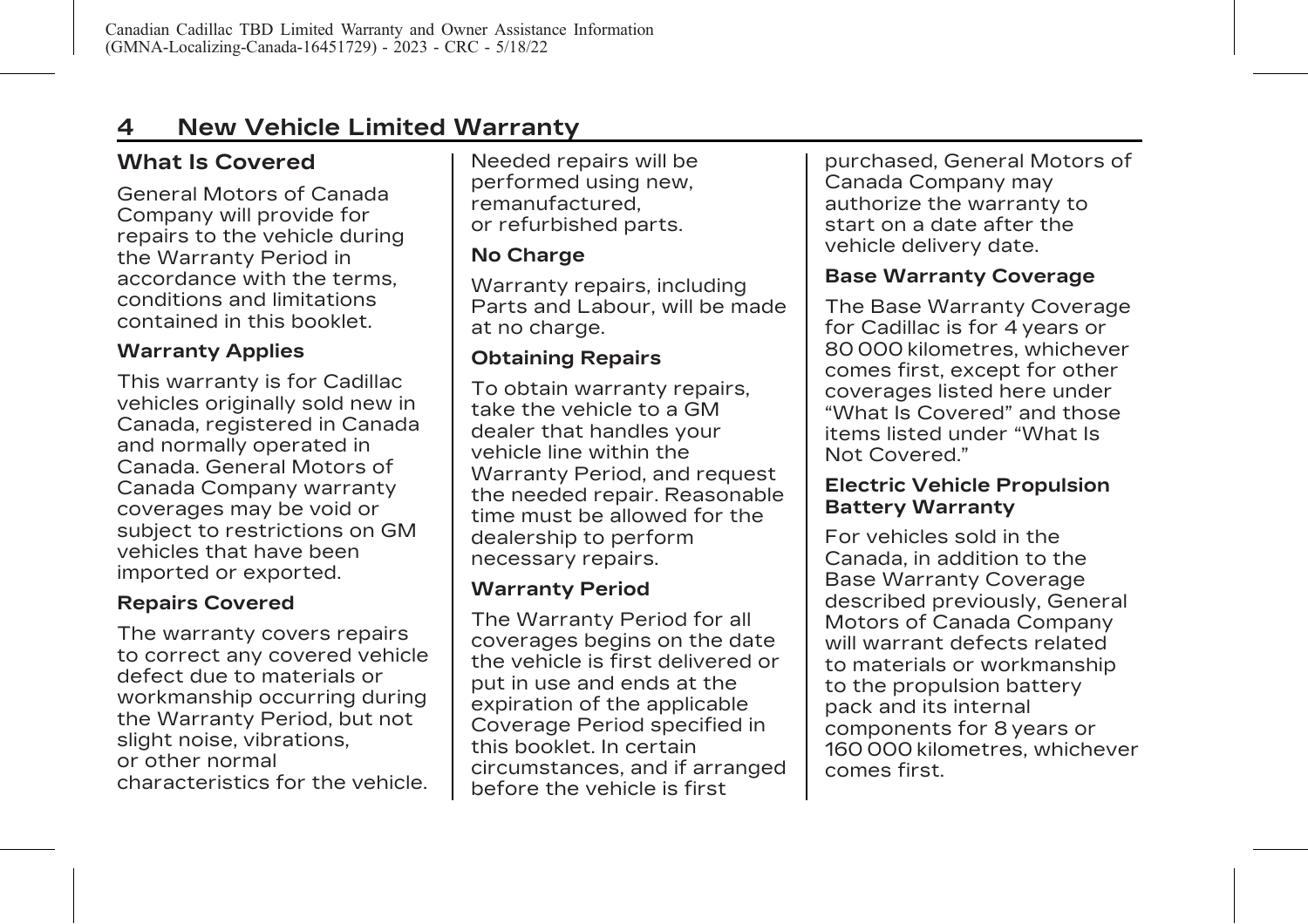This warranty is for the electric vehicles sold, registered and normally operated in the Canada. In addition to the initial owner of the vehicle, the coverage described in this Electric Vehicle Propulsion Battery Warrantyis transferable at no cost to any subsequent person(s) who assumes ownership of the vehicle within the 8 years or 160 000 kilometres term. No deductibles are associated with this warranty.

This warranty is in addition to the express conditions and warranties described previously. The coverage and benefits described under "New Vehicle Limited Warranty" are not extended or altered because of this Electric Vehicle Propulsion Battery Warranty.

#### **Battery Capacity Coverage**

Like all batteries, the amount of energy that the propulsion battery can store will decrease with time and kilometres driven. The battery will be replaced/repaired if the capacity falls below 75% of its original value during the Warranty Period, as determined by a certified dealer, with a battery appropriate for the age and mileage of the vehicle.

#### **Propulsion Battery Service**

General Motors of Canada Company has a network of certified dealers who are trained to perform repairs on electric vehicle battery packs. If the Propulsion Battery requires service due to a defect in materials or workmanship, General Motors of Canada Company will either repair or replace the Propulsion Battery with new

or refurbished components at General Motors of Canada Company's discretion.

#### **Towing Coverage**

During the 8 years or 160 000 kilometres Electric Vehicle Propulsion Battery warranty period, towing is covered to the nearest GM dealer that handles your vehicle line if your vehicle cannot be driven because of a warranted defect. Contact the GM Roadside Assistance Centre for towing. Refer to the Owner's Manual for details.

#### **Restraint System Warranty**

Provides repair or replacement needed to correct defects in materials or workmanship of any seatbelt or air bag system, supplied by General Motors. Coverage is for 6 years or 120,000 kilometres, whichever comes first. This warranty is subject to the exceptions indicated in the "What Is Not Covered"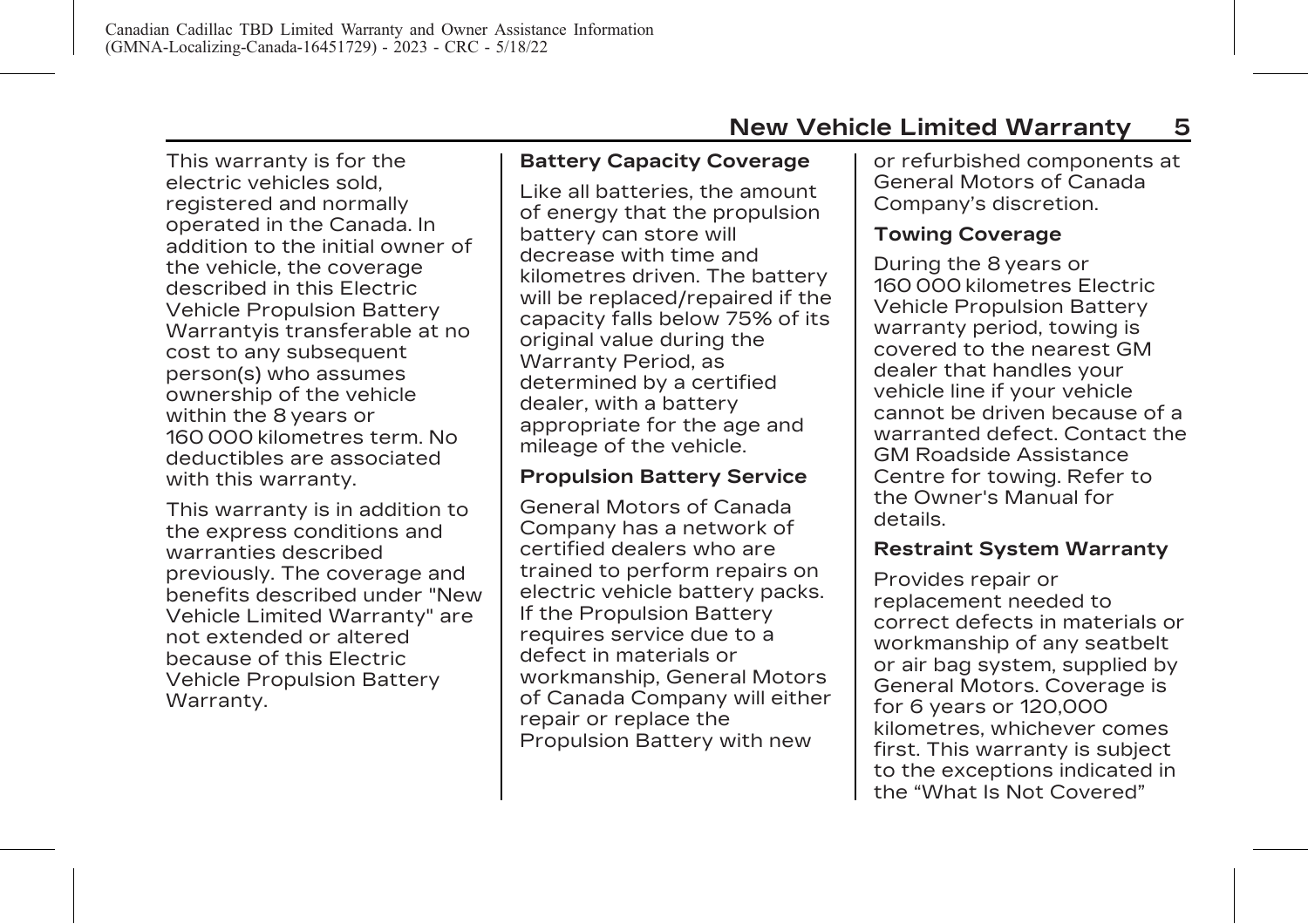# **6 New Vehicle Limited Warranty**

section or cosmetic appearance defects such as color fade.

#### **Sheet Metal Warranty Coverage**

Body sheet metal panels are covered against corrosion and rust-through perforation as follows:

**Surface Corrosion**: Body sheet metal panels are covered against rust corrosion for 4 years or 80 000 kilometres, whichever comes first.

#### **Rust-Through Perforation:**

Any body sheet metal panel that rusts-through due to corrosion (an actual hole in the sheet metal) is covered for up to 6 years, unlimited kilometres. This coverage only applies to body sheet metal panels and not to other metal components.

**Important:** Cosmetic or surface corrosion (resulting from stone chips, dents or

scratches in the paint, or failure to repair paint damaged by stone chips, dents or scratches in the paint) is not included in sheet metal coverage.

#### **Tire Coverage**

The tires supplied with your vehicle are covered by General Motors of Canada Company against defects in material or workmanship under the Base Warranty Coverage. Wear-out is not considered a defect, and it may occur before the vehicle warranty expires. In this case, the owner is responsible to purchase replacement tires, or seek coverage solely from the tire manufacturer. For vehicles within the Base Warranty Coverage, defective tires will be replaced on a prorated adjustment basis according to the following distance-based schedule: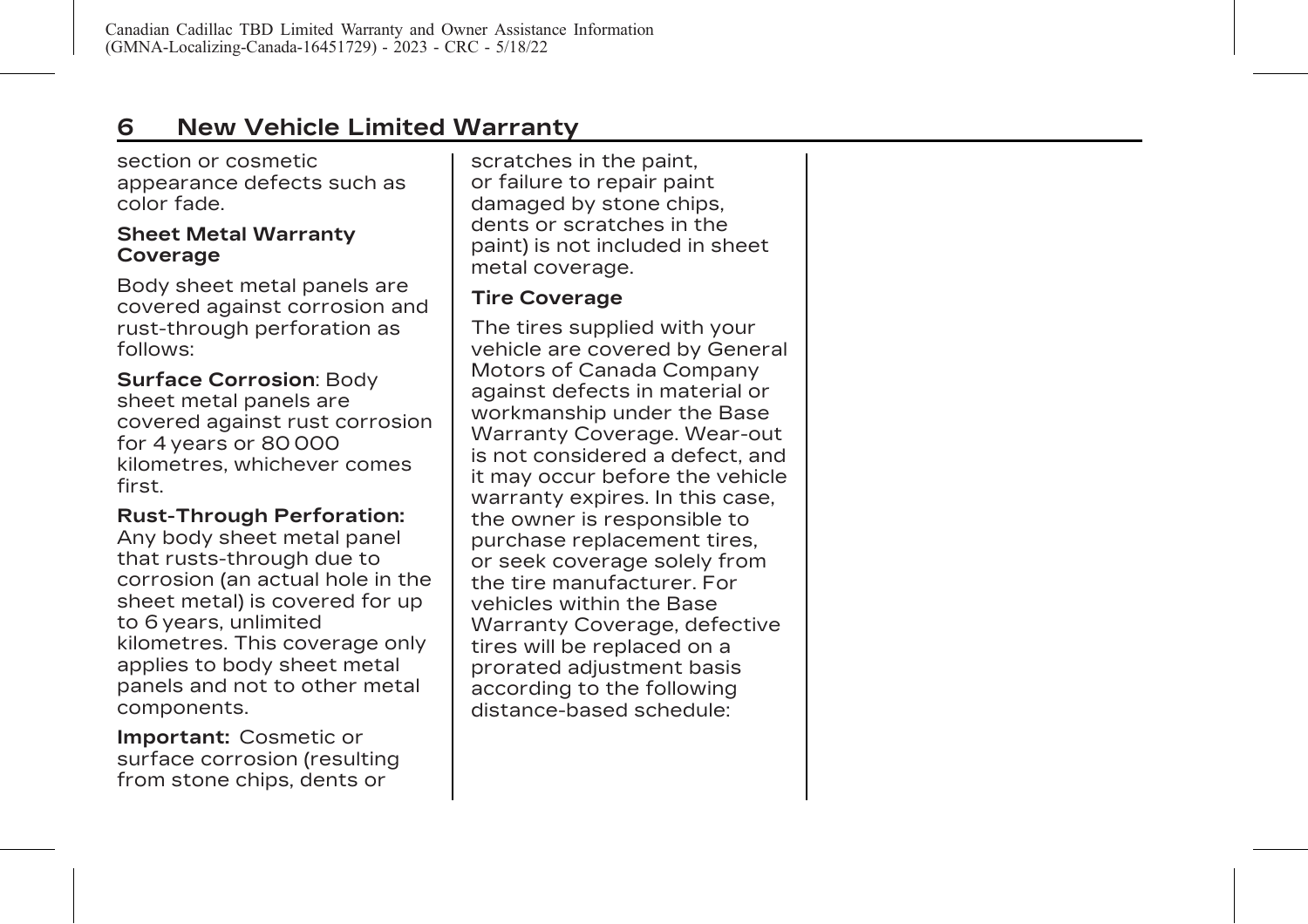| <b>New Vehicle Limited Warranty</b> |  |
|-------------------------------------|--|
|-------------------------------------|--|

| <b>Tire Pro-Rate Chart</b>                                     |                                                                         |                                                                                   |  |
|----------------------------------------------------------------|-------------------------------------------------------------------------|-----------------------------------------------------------------------------------|--|
| Distance (km)<br>(within 4 years of<br>warranty<br>start date) | Percentage<br><b>Covered by</b><br><b>General Motors</b><br>(Tire Cost) | Percentage<br>Covered by<br><b>General Motors</b><br>(Labour - Mount/<br>Balance) |  |
| 0-19.000                                                       | 100%                                                                    | 100%                                                                              |  |
| 19,001-24,000                                                  | 60%                                                                     | 100%                                                                              |  |
| 24.001-32.000                                                  | 50%                                                                     | 100%                                                                              |  |
| 32,001-40,000                                                  | 40%                                                                     | 100%                                                                              |  |
| 40,001-48,000                                                  | 30%                                                                     | 100%                                                                              |  |
| 48,001-80,000                                                  | 20%                                                                     | 100%                                                                              |  |
| $80.001 +$                                                     | 0%                                                                      | $O\%$                                                                             |  |

This schedule applies to the price of the tires only. GM will cover 100% of the cost to mount and balance the tires replaced under warranty for the full Base Warranty Coverage period.

After your Base Warranty expires, you may still have prorated warranty coverage on your original equipment tires by the tire manufacturer. Contact your GM dealer or the tire manufacturer of the brand of tires on your vehicle for more information. The following is a list of current tire manufacturer's websites and toll-free customer assistance numbers.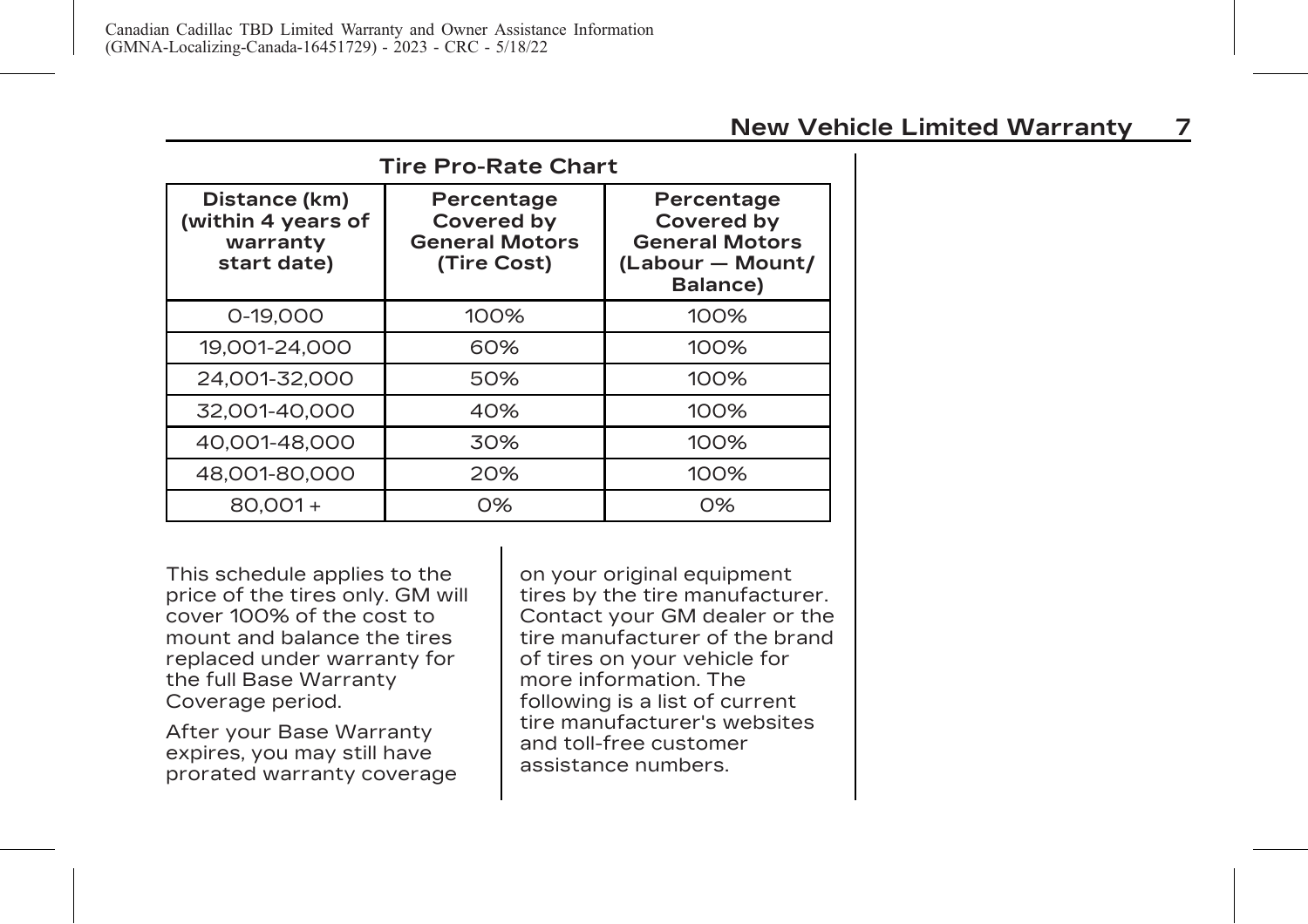## **8 New Vehicle Limited Warranty**

#### **Tire Companies**

| Company               | <b>Website</b>                               | <b>Toll-Free Number</b> |
|-----------------------|----------------------------------------------|-------------------------|
| Bridgestone/Firestone | www.bridgestonetire.ca<br>www.firestone.ca   | 1-800-724-3012          |
| Continental/General   | www.generaltire.ca<br>www.continentaltire.ca | 1-855-453-1962          |
| Goodyear/Dunlop       | www.goodyear.ca<br>www.dunlop.ca             | 1-800-387-3288          |
| Michelin              | www.michelin.ca                              | 1-888-871-4444          |
| <b>BFGoodrich</b>     | www.bfgoodrichtires.ca                       | 1-888-871-6666          |
| Hankook               | www.hankooktire.ca                           | 1-800-843-7709          |
| Kumho                 | www.kumhotire.ca                             | 1-877-445-8646          |
| Maxxis                | www.maxxiscanada.com                         | 1-905-789-0882          |

When a tire is removed from service due to a covered warranty condition under a tire manufacturer's limited warranty program, you may be eligible for a tire replacement or a comparable new tire on a prorated basis.

The tire manufacturer's limited warranty program, which can be obtained by calling or visiting the tire manufacturer's website or any authorized Cadillac dealer, is in lieu of all other remedies or warranties, expressed or implied, arising by law or otherwise, including fitness for a particular

purpose or merchantability. The tire manufacturer expressly disclaims liability for indirect, special, incidental, or consequential damages, lost profit, loss of business, loss of goodwill, loss of reputation, punitive or any other damage, cost, or loss of any kind.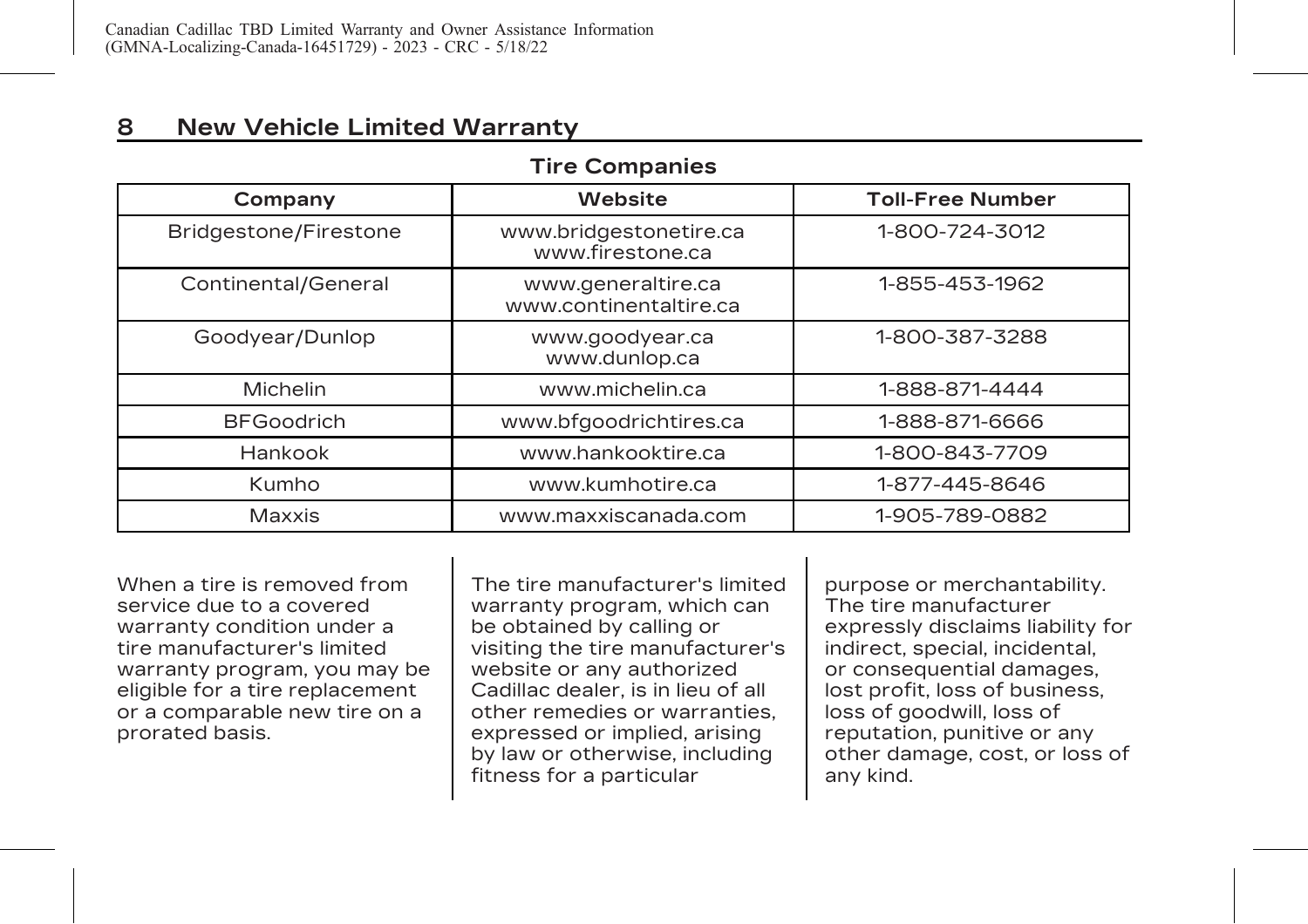### <span id="page-13-0"></span>**Aftermarket Vehicle Propulsion Enhancement Products and Modifications**

Some aftermarket vehicle propulsion products and modifications promise a way to increase the horsepower and torque levels of your vehicle. You should be aware that these products may have detrimental effects on the performance and life of the propulsion system. The vehicle propulsion system has been designed and built to offer industry leading durability and performance. Vehicle propulsion enhancement products may enable the vehicle to operate at horsepower and torque levels that could damage, create failure, or reduce the life of the propulsion system. Damage, failure, or reduced life of the propulsion or other vehicle components caused by aftermarket vehicle propulsion enhancement products or modifications may not be covered under your vehicle warranty.

#### **Chemical Paint Spotting**

Some weather and atmospheric conditions can create a chemical fallout. Airborne pollutants can fall upon and adhere to painted surfaces of your vehicle. This damage can take two forms: blotchy, ringlet-shape discolorations, and small irregular dark spots etched into the paint surfaces.

Although no defect in the factory applied paint causes this, General Motors of Canada Company will repair, at no charge to the owner, the painted surfaces of new vehicles damaged by this fallout condition within 12 months or 20 000 kilometres of purchase, whichever comes first.

### **Accessory Coverages**

Most GM approved accessories marketed and sold by General Motors of Canada Company that are permanently installed on a GM vehicle prior to delivery will be covered under the provisions of the Base Warranty Coverage of the New Vehicle Limited Warranty. In the event GM accessories are installed after vehicle delivery or are replaced under the Base Warranty, they will be covered (parts and labour) for the balance of the applicable portion of the Base Warranty, or for 12 months from the date of installation or replacement, whichever is later.

GM accessories sold over the counter, or those not requiring installation, will receive the standard GM Accessory Warranty for 12 months from the date of purchase, parts only.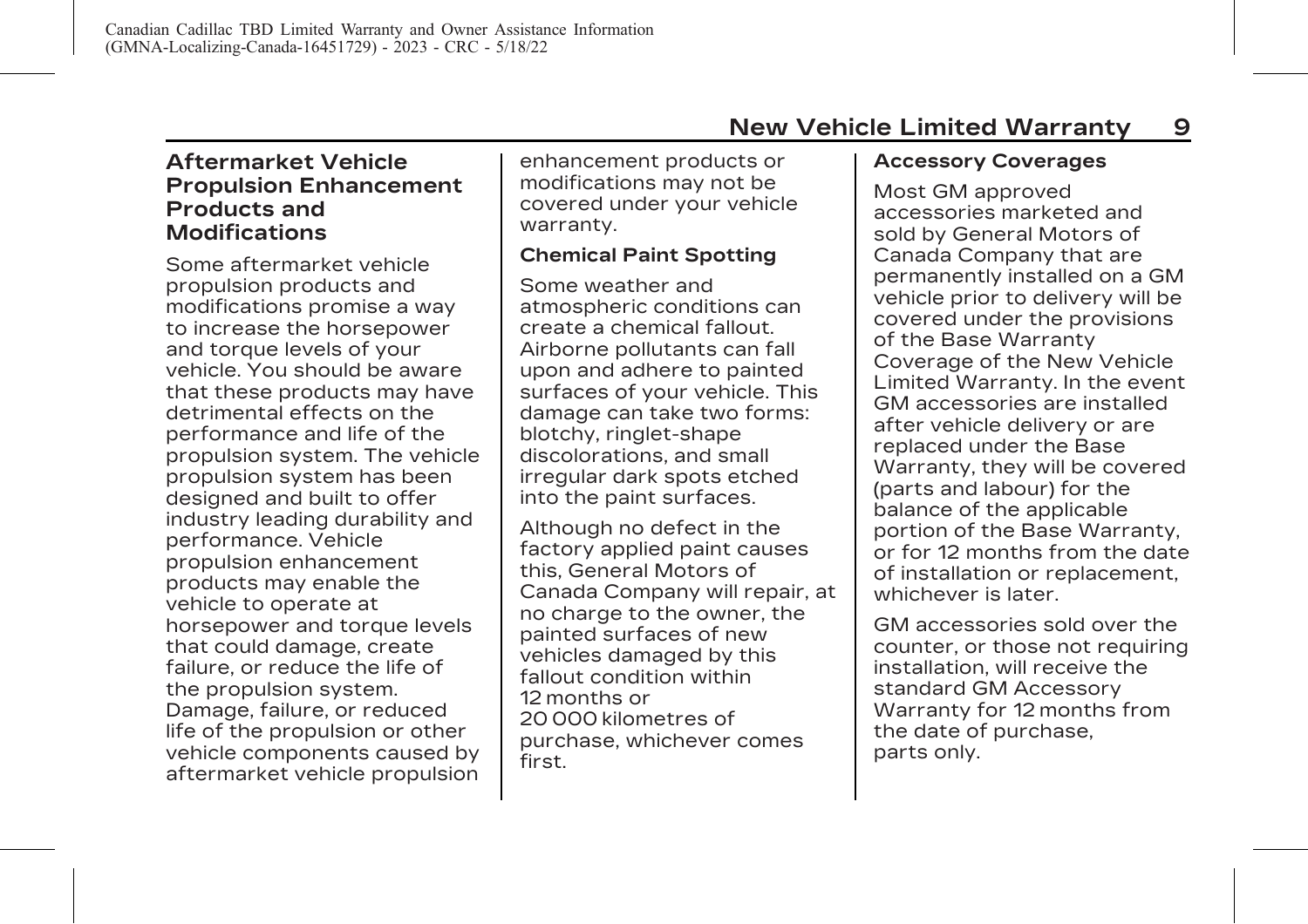# <span id="page-14-0"></span>**10 New Vehicle Limited Warranty**

GM Licensed and Integrated Business Partner (IBP) Accessories are covered under the accessory-specific manufacturer's warranty and are not warranted by GM or its dealers.

# **Caution**

This warranty excludes:

Any communications device that becomes unusable or unable to function as intended due to unavailability of compatible wireless service or GPS satellite signals.

# **What Is Not Covered**

#### **Tire and Wheel Damage or Wear**

Normal tire wear or wear-out is not covered. Tire wear is influenced by many variables such as road conditions, driving styles, vehicle weight, and tire construction. Uniform tire wear is a normal condition,

and is not considered a defect. Road hazard damage such as punctures, cuts, snags, and breaks resulting from pothole impact, curb impact, or from other objects is not covered. Tire wear due to misalignment beyond the warranty period is not covered. Also, damage from improper inflation, overloading, spinning, as when stuck in mud or snow, tire chains, racing, improper mounting or dismounting, misuse, negligence, alteration, improper repair, accident, collision, fire, vandalism, or misapplication is not covered. Damage to wheels or tire sidewalls caused by automatic car washes or cleaning agents is not covered.

#### **Damage Due to Accidents, Misuse, or Alteration**

The New Vehicle Limited Warranty does not cover damage caused as the result of any of the following:

- . Collision, fire, theft, freezing, vandalism, riot, explosion, earthquake, water or flood, windstorm, lightning, or objects striking the vehicle.
- . Misuse of the vehicle such as spinning the wheels, driving over curbs, overloading, racing, or other competition. Proper vehicle use is discussed in the Owner's Manual.
- . Alteration, modification, or tampering to the vehicle, including, but not limited to the body, chassis, driveline, software, or other components after final assembly by GM.
- . Coverages do not apply if the odometer has been disconnected, its reading has been altered, or mileage cannot be determined.
- . Installation of non-GM (General Motors) parts.
- . Water or fluid contamination.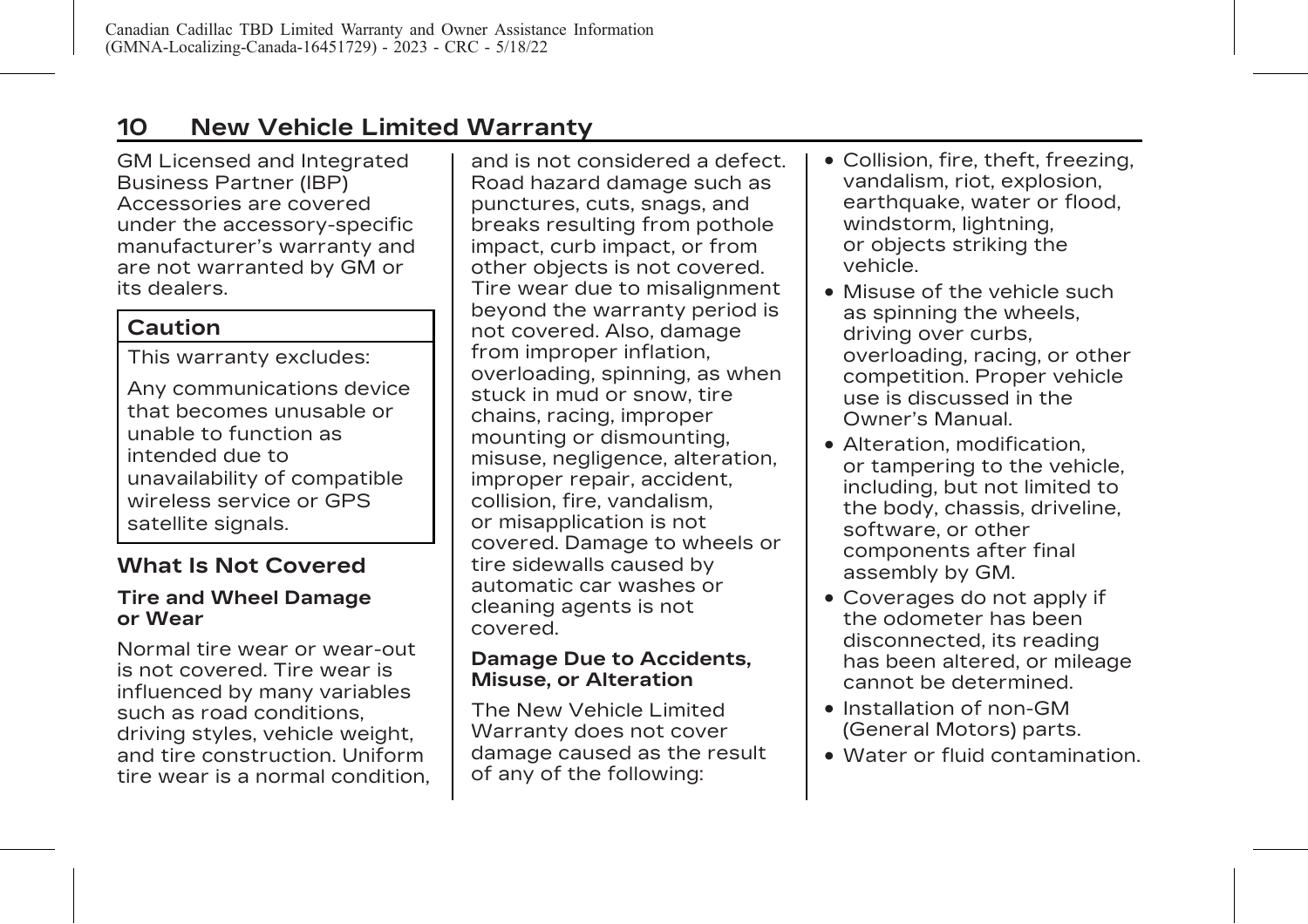- . Damage resulting from hail, floods, windstorms, lightning, and other environmental conditions.
- . Alteration of glass parts by application of tinting films.
- . Damage as a result of the failure to observe and follow the vehicle's warning lights and/or gauges.

**Important:** This warranty is void on vehicles currently or previously registered as salvaged, scrapped (irreparable), rebuilt, junked or otherwise considered a total loss.

#### **Damage or Corrosion Due to Environment, Chemical Treatments, or Aftermarket Products**

Damage caused by airborne fallout, rail dust, salt from sea air, salt or other materials used to control conditions, chemicals, tree sap, insects, stones, hail, earthquake, water or flood, windstorm, lightning, the application of chemicals or

sealants subsequent to manufacture, etc., is not covered. See Chemical Paint Spotting under [Things to](#page-19-0) [Know About the New Vehicle](#page-19-0) [Limited Warranty](#page-19-0)  $\diamond$  15.

#### **Maintenance and Damage Due to Insufficient or Improper Maintenance**

All vehicles require periodic maintenance. Maintenance services, such as those detailed in the Owner's Manual and this warranty booklet are at the owner's expense. Vehicle lubrication, cleaning, or polishing are not covered. Failure of or damage to components requiring replacement or repair due to vehicle use, wear, exposure, or lack of maintenance is not covered.

Damage caused by failure to follow the recommended maintenance schedule intervals and/or failure to use or maintain proper fluids, lubricants, or refrigerants

between maintenance intervals recommended in the Owner's Manual is not covered.

Items such as:

- . Audio System Cleaning
- . Brake Pads and Linings
- . Clutch Linings
- . Coolants and Fluids
- . Filters
- . Rear Axle Services
- . Tire Rotation
- . Wheel Alignment/Balance
- . Wiper Inserts/Blades
- . Keyless Entry Batteries (or other remote transmitter/ receiver batteries)\*

\*covered for up to 12 months with unlimited kilometres; any replacement after 12 months is considered maintenance and is not covered as part of the New Vehicle Limited Warranty.

are covered by the New Vehicle Limited Warranty for up to 12 months or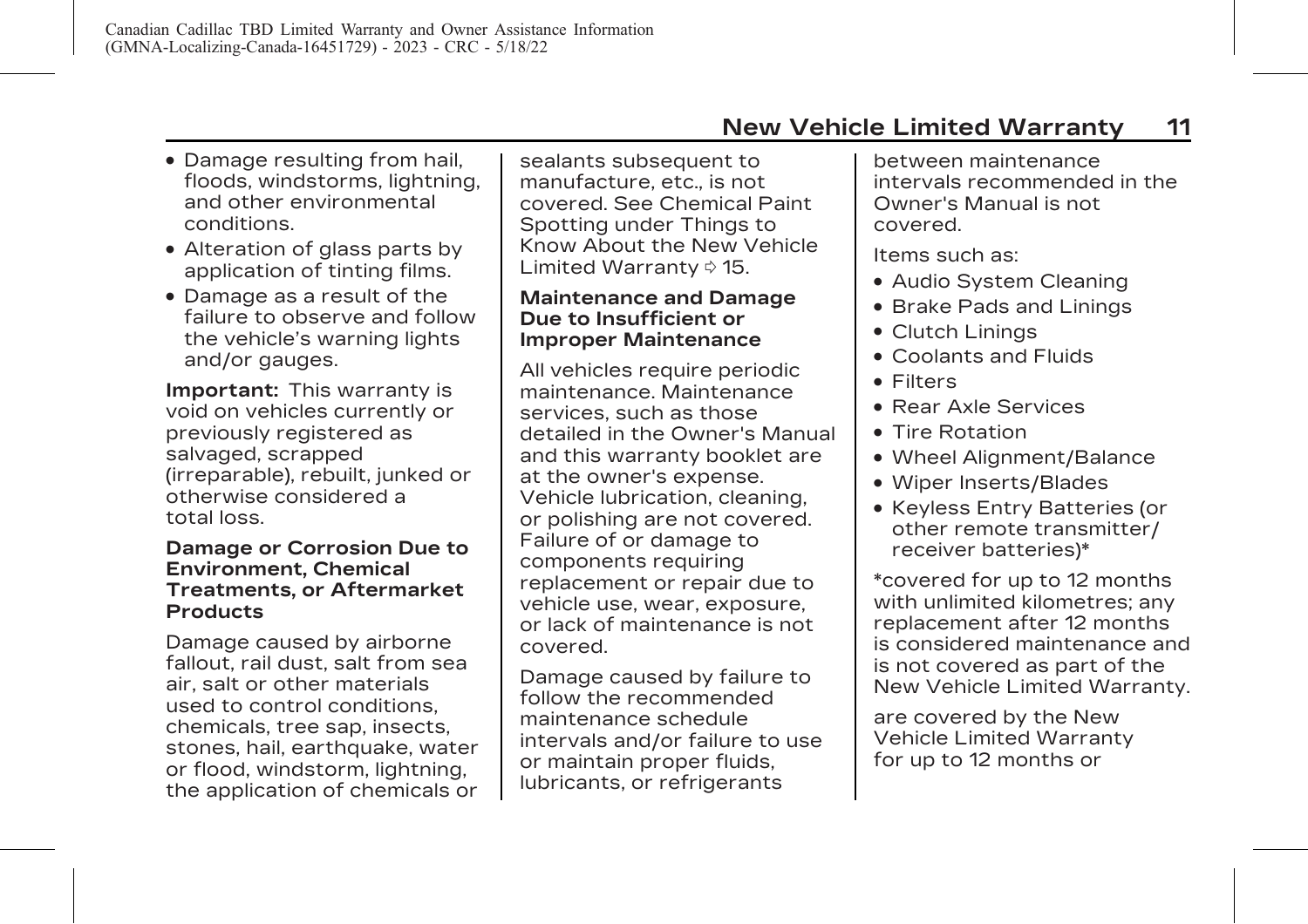12 000 kilometres, whichever comes first; any replacement after 12 months or 12 000 kilometres, whichever comes first, is considered maintenance and is not covered as part of the New Vehicle Limited Warranty. The New Vehicle Limited Warranty only covers components when replacement or repair of these components is the result of a defect in material or workmanship.

#### **Damage Due to Use or Impact**

Windshield or glass cracks, chips, or scratches due to impact are not covered. Windshield cracks will be covered for the first 12 months, regardless of mileage if caused by defects in material or workmanship.

Lights, lenses, mirrors, paint, grille, moldings, and trim are not covered for cracks, chips, scratches, dents, dings, and punctures or tears as a result of impact with other objects or road hazards. In addition, cracks, chips, scratches, or other damage to the face of a radio or instrument cluster from impact or foreign objects are not covered.

#### **Third Party Externally Connected Electrical Products**

This warranty does not apply to hardware or software of a third party device that is connected to the vehicle or its components, even if integrated or delivered with the vehicle. GM is not responsible for the quality or accuracy of any information, or service accessed through or from any third party device or platform. Software distributed by GM inside or outside the vehicle (including, but not limited to system software or applications) is not covered by this warranty. GM does not warrant that connections to, from or through the vehicle will be

uninterrupted or error-free. Also, the user should back-up their data and information frequently. GM is not responsible for any loss or damage to data or information made available in connection with the use of the vehicle. In addition, this warranty does not apply: (a) to consumable parts that are designed to diminish over time, unless failure has occurred due to a defect in materials or workmanship; (b) to damage caused by use with another product or service; (c) to damage caused by a third party device or service (including upgrades and expansions), or (d) to obsolescence or lack of utility due to incompatibility with future versions of external hardware or software, including, but not limited to mobile devices.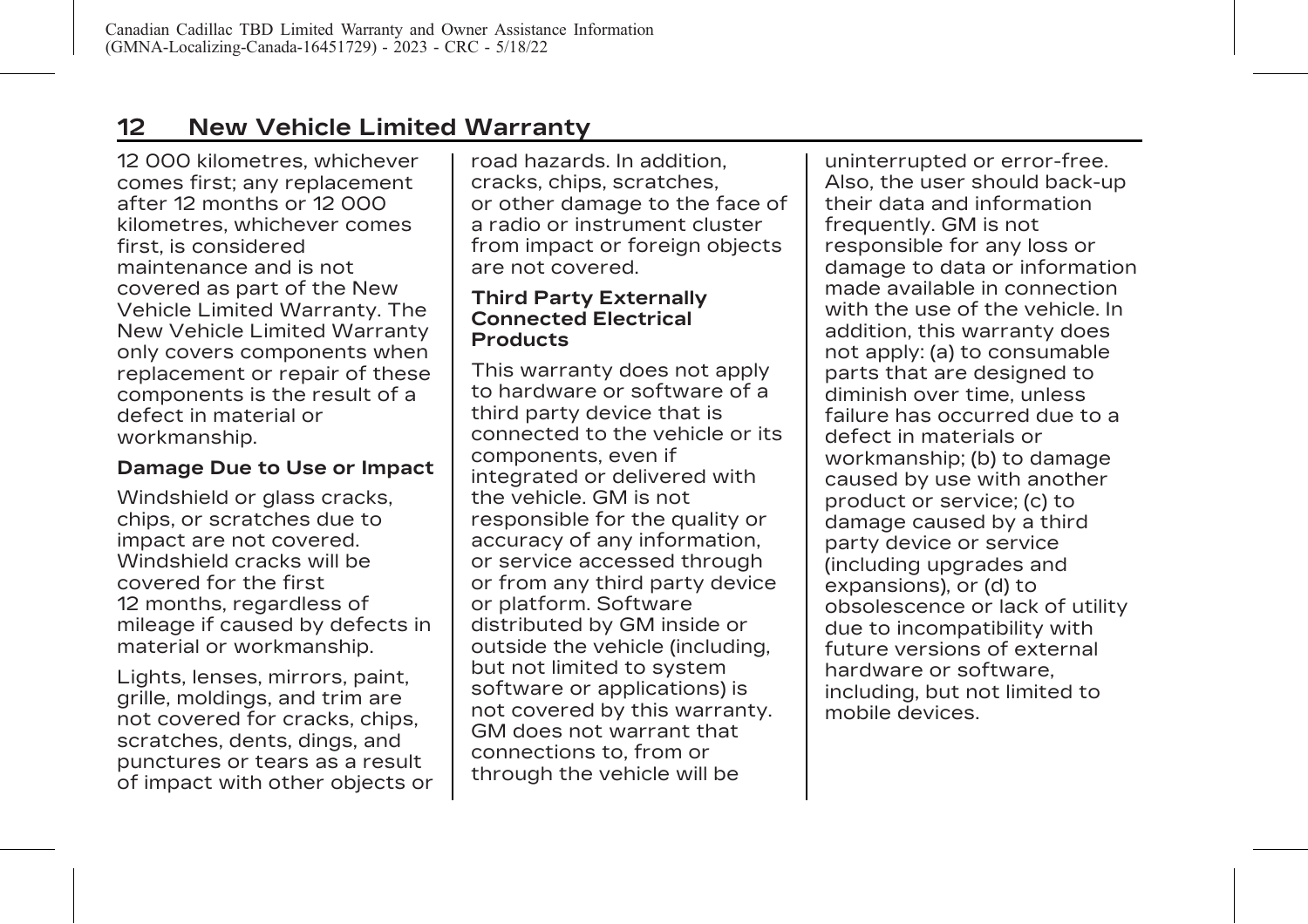# **Extra Expenses\***

Economic loss or extra expense is not covered.

Examples include:

- . Inconvenience
- . Lodging, meals, or other travel costs
- . Loss of vehicle use
- . Payment for loss of time or pay
- . Storage

\*While extra expenses are not covered by the New Vehicle Limited Warranty, General Motors does provide many additional customer benefits such as Cadillac Owner Benefits. Refer to the Owner's Manual.

#### **After-manufacture "Rustproofing"**

Your vehicle was designed and built to resist corrosion. Application of additional rust-inhibiting materials is neither necessary nor required under the Sheet

Metal Coverage. GM makes no recommendations concerning the usefulness or value of such products.

Application of after-manufacture rustproofing products may create an environment which reduces the corrosion resistance built into your vehicle. Repairs to correct damage caused by such applications are not covered under your New Vehicle Limited Warranty.

#### **Original Equipment Alterations**

This warranty does not cover any damage or failure resulting from modification or alteration to the vehicle's original equipment as manufactured or assembled by General Motors.

Examples of the types of alterations that would not be covered include, but are not limited to, any non-GM part or accessory, any non-GM theft

alarm, remote starting device or remote locking system, or the cutting, welding or disconnecting of the vehicle's original equipment parts and components.

Also, the warranty does not cover a rebuilt vehicle after it has suffered such extensive collision damage in an accident that it was written-off or deemed to be written-off, even if the rebuilt vehicle uses undamaged parts and components from the written-off vehicle.

**Additionally, General Motors does not warranty non-GM parts, calibrations and/or software modifications.** The use of parts, control module calibrations, software modifications, and/or any other alterations not issued through General Motors of Canada Company will void the warranty coverage for those components that are damaged or otherwise affected by the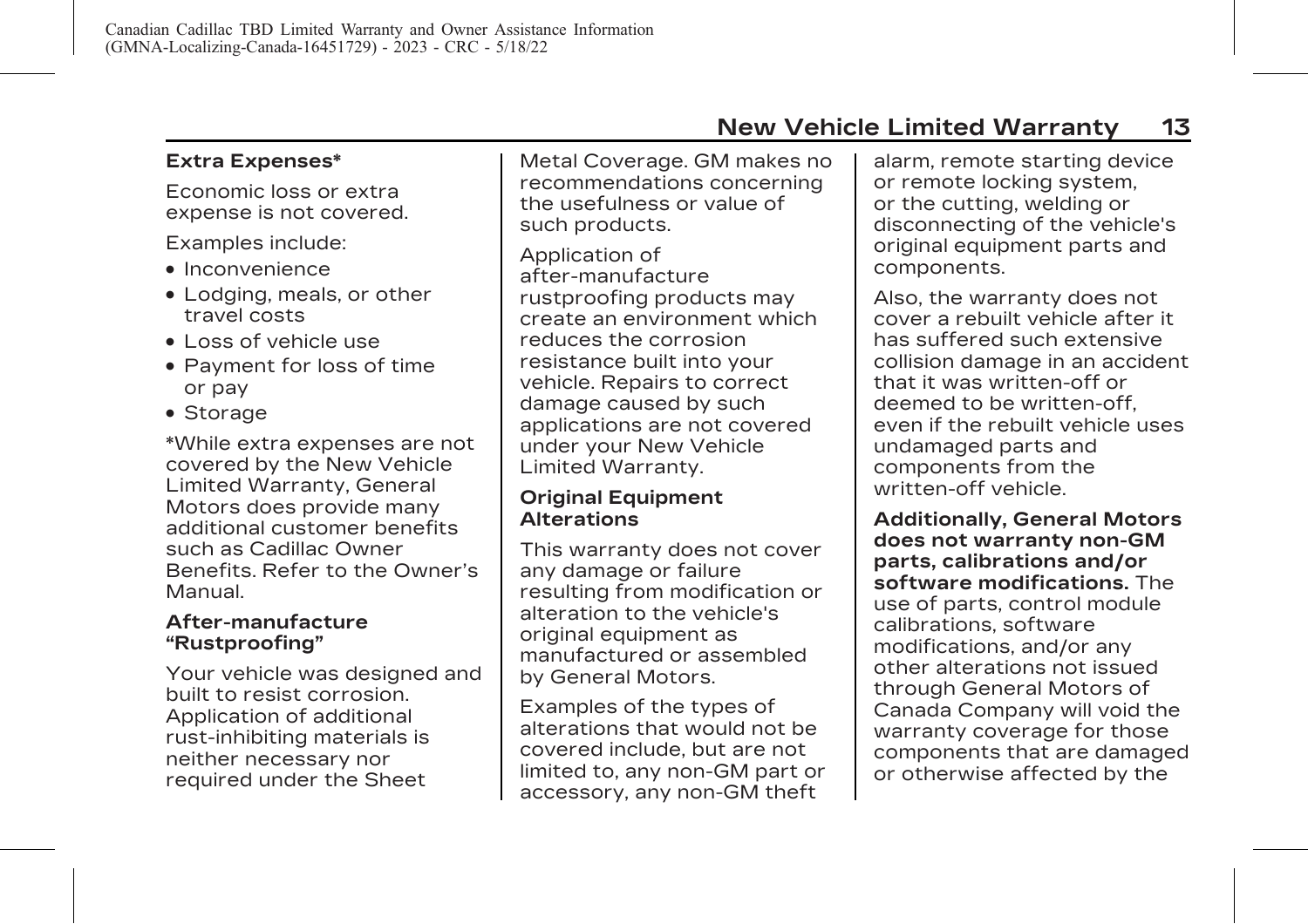# <span id="page-18-0"></span>**14 New Vehicle Limited Warranty**

installation of the non-GM part, control module calibration, software modification, and/or other alteration.

The only exception is that non-GM parts labeled "Certified to EPA Standards" are covered by the Electric Vehicle Propulsion Coverage.

#### **Recreation Vehicle and Special Body or Equipment Alterations**

Installations or alterations to the Original Equipment (OE) vehicle or chassis as distributed by General Motors are not covered by the New Vehicle Limited Warranty. The special body company, assembler, equipment installer, or upfitter is solely responsible for warranties on the body or equipment and any alterations (or any effect of the alterations) to any of the parts, components, systems, or assemblies installed by GM. GM is not responsible for the

safety or quality of design, features, materials, or workmanship of any alterations by such suppliers. Examples include, but are not limited to, special body installation or conversion (such as recreational vehicles), the installation of a non-GM part, cutting, welding, or the disconnecting of original equipment vehicle or chassis parts and components, extension of wheelbase, suspension and driveline modifications, and axle additions.

## **Where to Go for Maintenance**

Your new GM vehicle was designed and built to the highest quality standards and that quality means reliability, long-life and economical operation for years to come. The investment you made in your new GM vehicle can be best maintained at your GM dealer who offers quality

service and Genuine GM Parts specifically designed for your GM vehicle.

GM recommends having maintenance performed by an authorized GM dealership. GM dealer technicians are specifically trained to maintain and repair GM vehicles. They stay current on the latest service information through GM technical bulletins, service publications and training courses. Many are also certified through the technical training process. In addition, your GM dealer has special tools, equipment, computer software and complete access to product updates, applicable to your vehicle to ensure fast and accurate diagnostics. Your dealer can also perform a thorough assessment with a multi-point vehicle health check to recommend when your vehicle may need attention. This level of service is only available at an authorized GM dealership.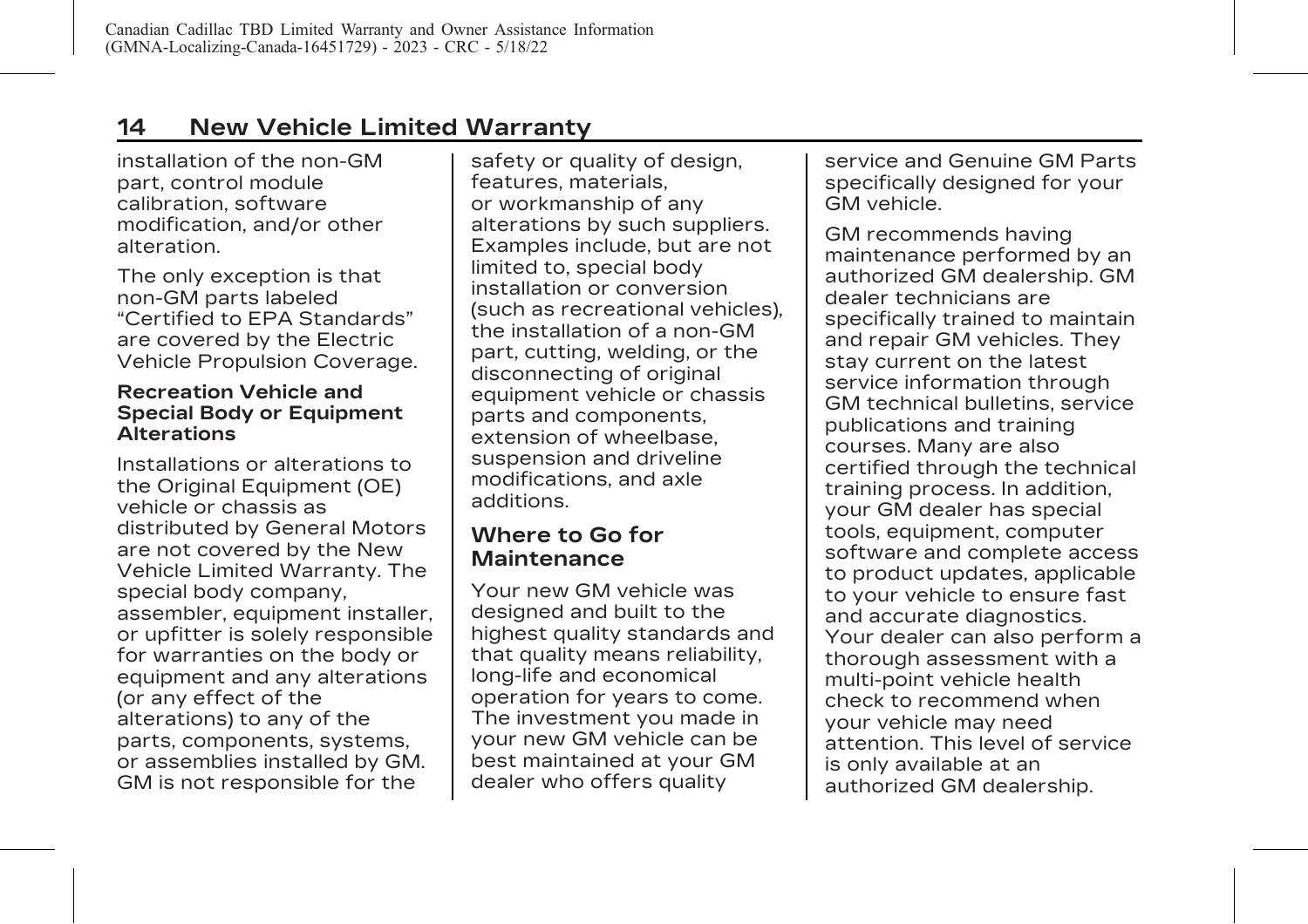### <span id="page-19-0"></span>**Warranty Repairs — Component Exchanges**

In the interest of customer satisfaction, General Motors of Canada Company may offer exchange service on some vehicle components. This service is intended to reduce the amount of time your vehicle is not available for use due to repairs. Components used in exchange are service replacement parts that may be new, remanufactured, or refurbished.

Remanufactured parts meet GM approved service parts requirements and are made from previously used components in a process that involves disassembly, inspection, cleaning, update of software and replacement parts as appropriate, testing and reassembly.

Refurbished parts meet GM approved service part requirements and are

previously used parts that are inspected, cleaned, tested, and repackaged.

All exchange components used meet GM standards and are warranted the same as new components. Examples of the types of components that might be serviced in this fashion include: transmission assemblies, instrument cluster assemblies, radios, compact disc players, and battery control modules.

#### **Maintenance and Warranty Service Records**

Retain receipts covering performance of regular maintenance. These receipts and records should be transferred to each subsequent owner of this vehicle. Receipts can be very important if a question arises as to whether a malfunction is caused by a lack of maintenance or is due to a defect in material or workmanship. Repairs

required due to damage resulting from lack of maintenance are not covered under your warranty. General Motors of Canada Company may, in its sole discretion, deny a warranty claim if a failure to perform scheduled maintenance is suspected to have resulted in the failure of a warranty part. You should also be aware that General Motors of Canada Company may deny you warranty coverage if your vehicle or a part has failed due to abuse, neglect, improper maintenance, or modifications not approved by GM.

A "Maintenance Record" is provided in the maintenance schedule section of the Owner's Manual, for your convenience in recording services performed.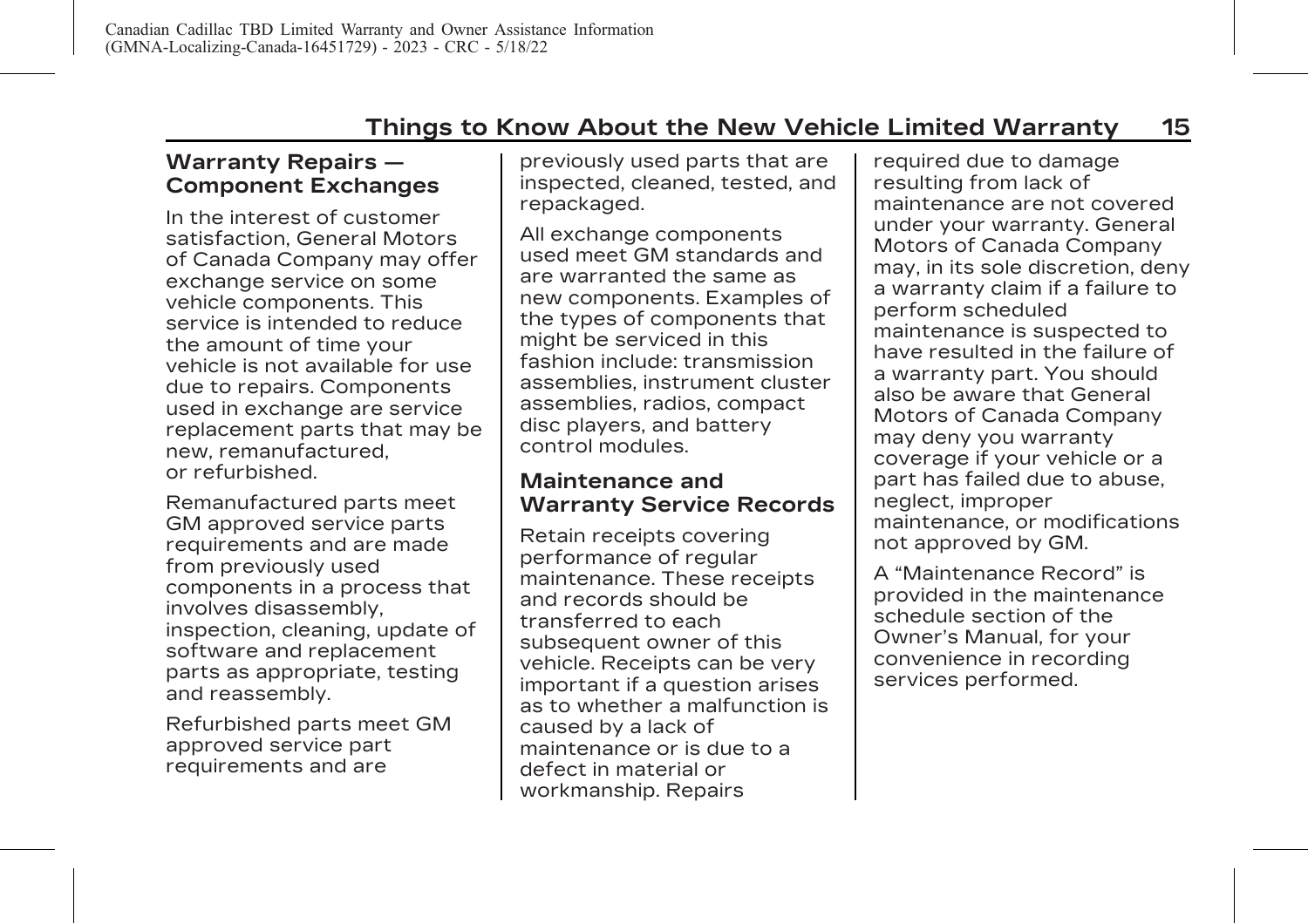# <span id="page-20-0"></span>**16 Things to Know About the New Vehicle Limited Warranty**

For your records, the servicing dealer should provide a copy of the warranty repair order listing all warranty repairs performed.

# **Warranty Repairs — Recycled Materials**

Both Environment Canada guidelines and GM support the capture, purification, and reuse of automotive air conditioning refrigerant gases.

As a result, any repairs GM may make to your vehicle may involve the installation of purified reclaimed refrigerant and coolant.

# **Tire Service**

Any General Motors dealer handling your vehicle line or tire dealer for your brand of tires can assist you with tire service. If, after contacting one of these dealers, you need further assistance or you have questions, contact the Customer Care Centre. The

toll-free telephone numbers are listed under [Customer](#page-29-0) [Assistance Offices](#page-29-0)  $\Diamond$  25.

# **Paint, Trim, and Appearance Items**

Defects in paint, trim, upholstery, or other appearance items are normally corrected during new vehicle preparation. If you find any paint or appearance concerns, advise your dealer as soon as possible. Your Owner's Manual has instructions regarding the care of these items.

### **Vehicle Operation and Care**

Considering the investment you have made in your new Cadillac, we know you will want to operate and maintain it properly. We urge you to follow the maintenance instructions in your Owner's Manual.

If you have any questions on how to keep your Cadillac in good working condition, see your GM dealer, the place many Cadillac customers choose to have their maintenance work done. You can rely on your GM dealer to use proper parts and repair practices.

### **Warranty Distance Extensions**

Prior to delivery, some kilometres are put on your vehicle during testing at the assembly plant, during shipping, and while at the dealership. The dealership records this odometer reading on the front page of this warranty booklet at delivery. For eligible vehicles, this odometer reading is added to the distance limits specified in the Cadillac New Vehicle Limited Warranty ensuring that you receive full benefit of their coverage.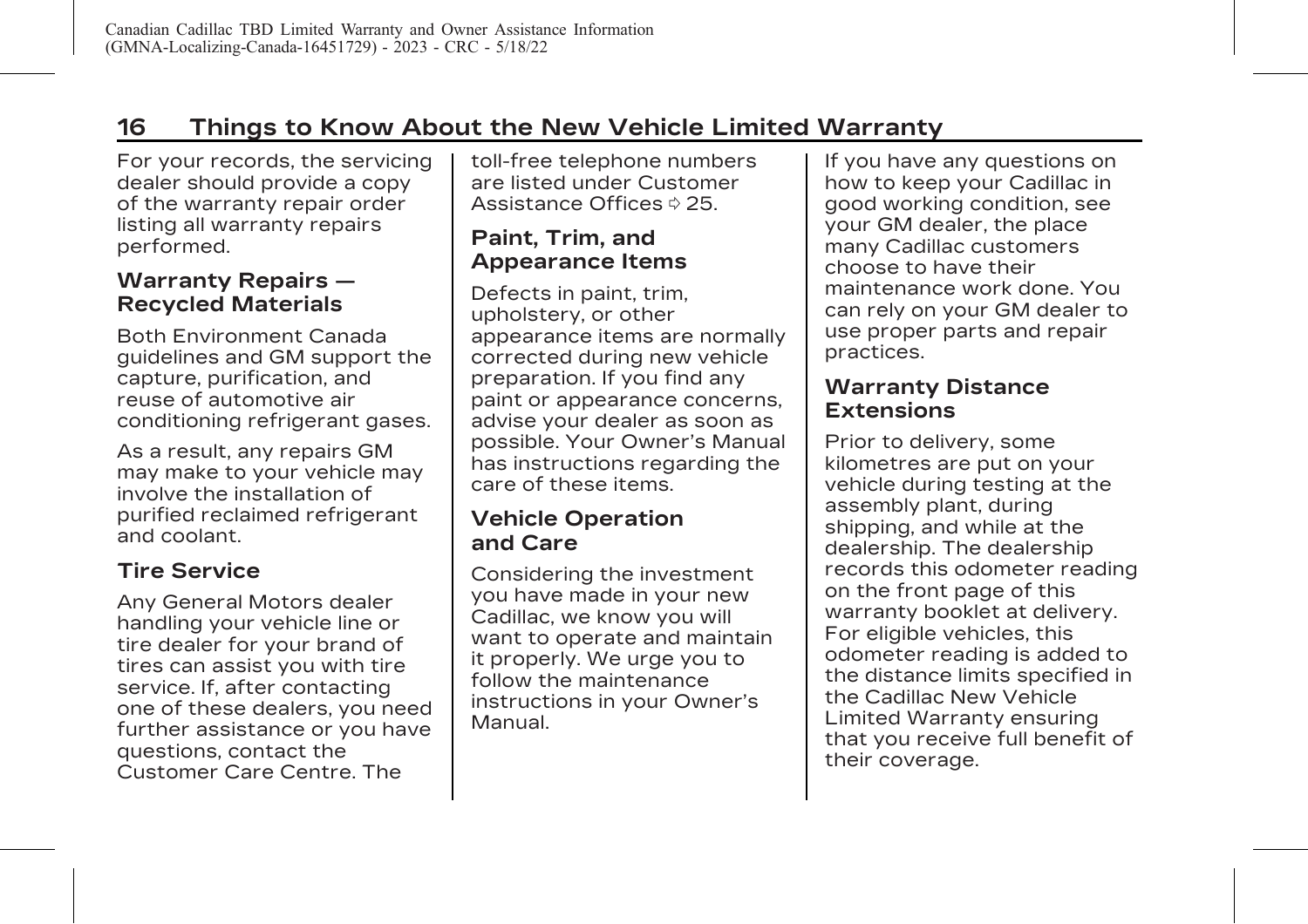# **Things to Know About the New Vehicle Limited Warranty 17**

<span id="page-21-0"></span>Warranty distance extensions eligibility:

- . Applies only to new vehicles held exclusively in new vehicle inventory.
- . Does not apply to used vehicles, GM owned vehicles, dealer owned vehicles, or dealer demonstrator vehicles.
- . Does not apply to vehicles with more than 1 600 kilometres on the odometer even though the vehicle may not have been "registered" for license plates.

#### **Warranty Service — Canada**

The selling dealer has invested in the proper tools, training and parts inventory to ensure that any necessary warranty repairs can be made to your vehicle. GM requests that the vehicle be returned to the selling dealer for all warranty repairs. If a situation or event

occurs where you are significantly inconvenienced, an authorized GM dealer can make the warranty repairs. However, in the event the dealer is not able to perform the repair due to the special tool and training requirements, contact the [Customer](#page-29-0) [Assistance Offices](#page-29-0)  $\Diamond$  25.

### **Touring Owner Service — Canada, the United States and Mexico**

If you are touring, visit any GM dealer handling your vehicle line in Canada, the United States, or Mexico for warranty service. Warrantable repairs will be completed at no charge to you. You may be required to provide proof of current and former residency such as driver's license, or vehicle ownership. For your records, the servicing dealer will provide a copy of the warranty repair order, listing all warranty repairs performed.

Some vehicle lines, which are sold only in Canada, may not be serviced by all GM dealers in the United States or Mexico. If warranty service is necessary while you are in the United States or Mexico please contact the Canadian Customer Care Centre (CCC) for guidance. See [Customer](#page-29-0) [Assistance Offices](#page-29-0)  $\Diamond$  25 for CCC information. Customer Care Ambassadors will direct you to a dealership and assist the repairing dealer in obtaining the necessary parts and technical information. You may be charged for these repairs. For reimbursement consideration by General Motors of Canada upon your return home, provide your dealer with a statement of circumstances, the original repair order, proof of ownership and any "paid" receipts indicating the work performed and parts replaced.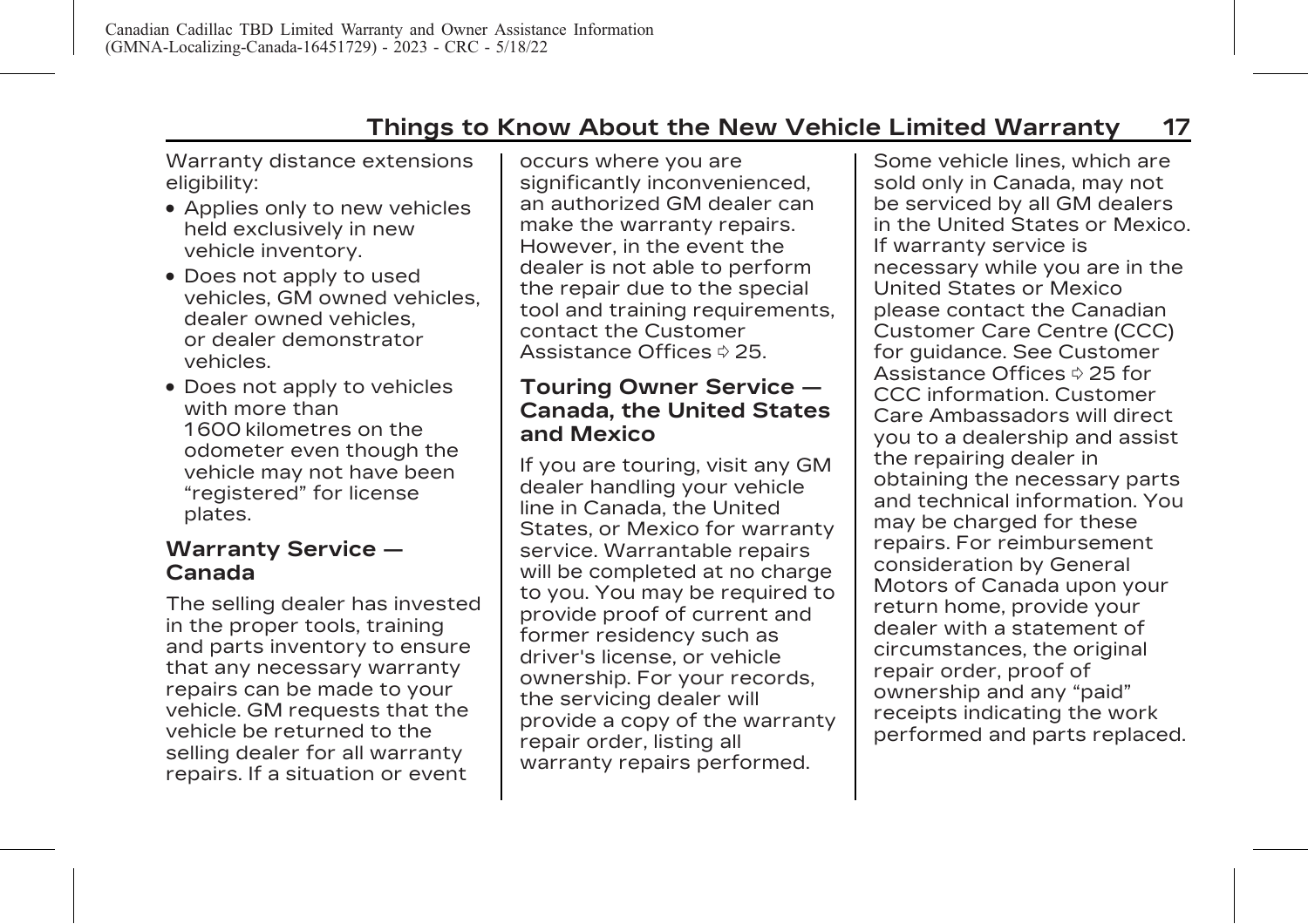#### <span id="page-22-0"></span>**Touring Owner Service — Countries Other Than Canada, the United States, and Mexico**

If you are touring in a foreign country and repairs are needed, it is suggested you make your vehicle available to a GM dealership, preferably one that handles your vehicle line.

**Important:** Repairs made necessary by the use of improper or dirty fuels and lubricants are not covered under warranty. See your Owner's Manual for additional information on fuel requirements when operating in foreign countries.

### **Warranty Service — Canadian Sold Vehicles Registered and Operated Outside Canada**

This warranty applies to GM vehicles originally sold new in Canada, registered in Canada, and normally operated in Canada. If you have permanently relocated and established household residency in another country, GM may authorize the performance of repairs based on the warranty coverage for vehicles generally sold by GM in that country. Contact an authorized GM dealer in your country for assistance. GM warranty coverages may be void or subject to restrictions on GM vehicles that have been imported or exported.

# **Pre-Delivery Service**

Defects in or damage to the mechanical, electrical, sheet metal, paint, trim, and other components of your vehicle may occur at the factory or while it is being transported to the dealership. Normally, any defect or damage occurring during assembly is detected and corrected at the factory during the inspection process. In addition, dealerships are obligated to inspect each vehicle before delivery. They repair any uncorrected factory defects and any transit damage detected before the vehicle is delivered to you.

Any defects still present at the time the vehicle is delivered to you are covered by the warranty. If you find any such defects when you take delivery, please advise your GM dealer without delay.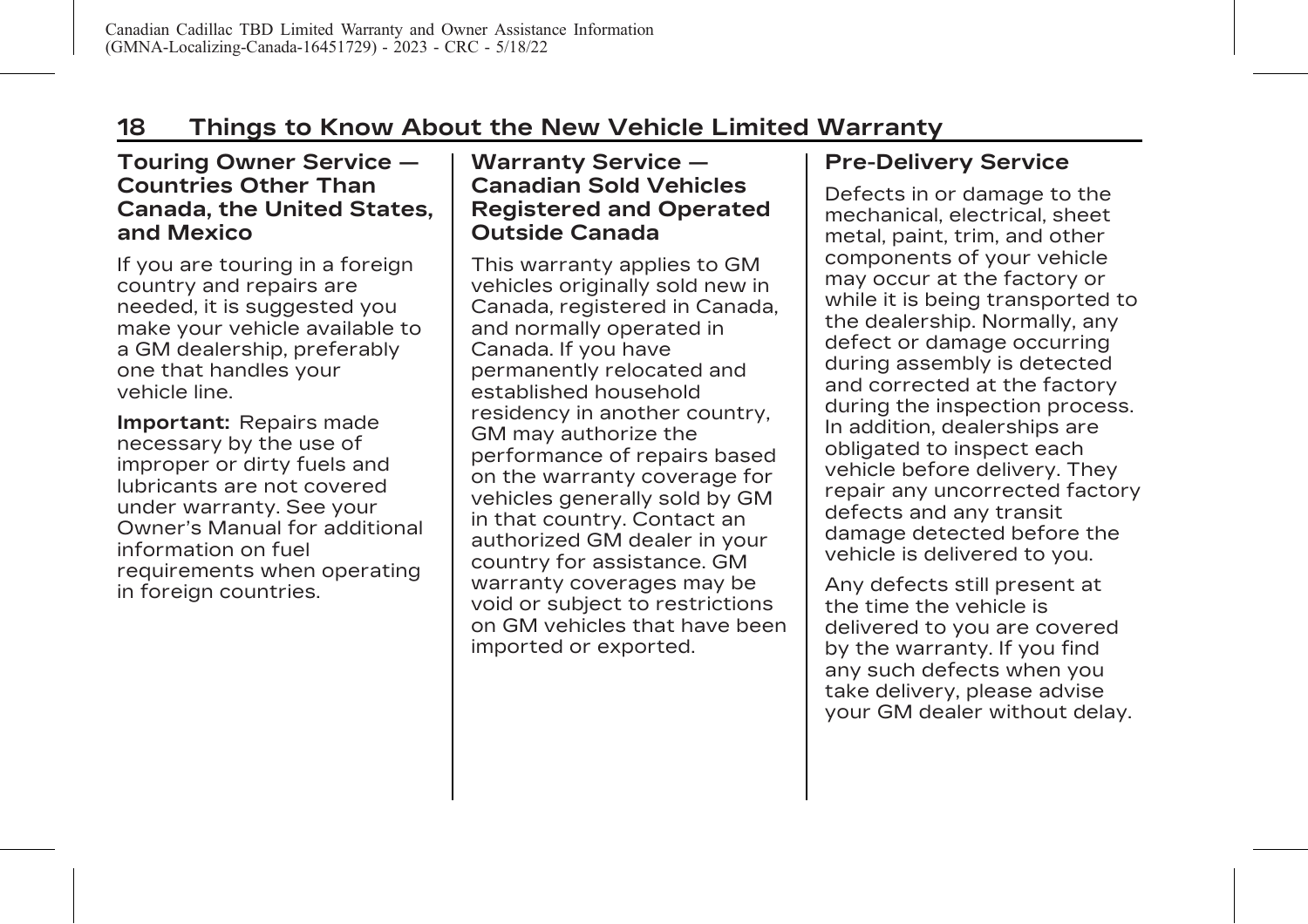<span id="page-23-0"></span>For further details concerning any repairs which the dealership may have made prior to your taking delivery of your vehicle, please ask your GM dealership.

### **Production Changes**

General Motors of Canada Company and its dealers reserve the right to make changes in vehicles built and/ or sold by them at any time without incurring any obligation to make the same or similar changes on vehicles previously built and/or sold by them.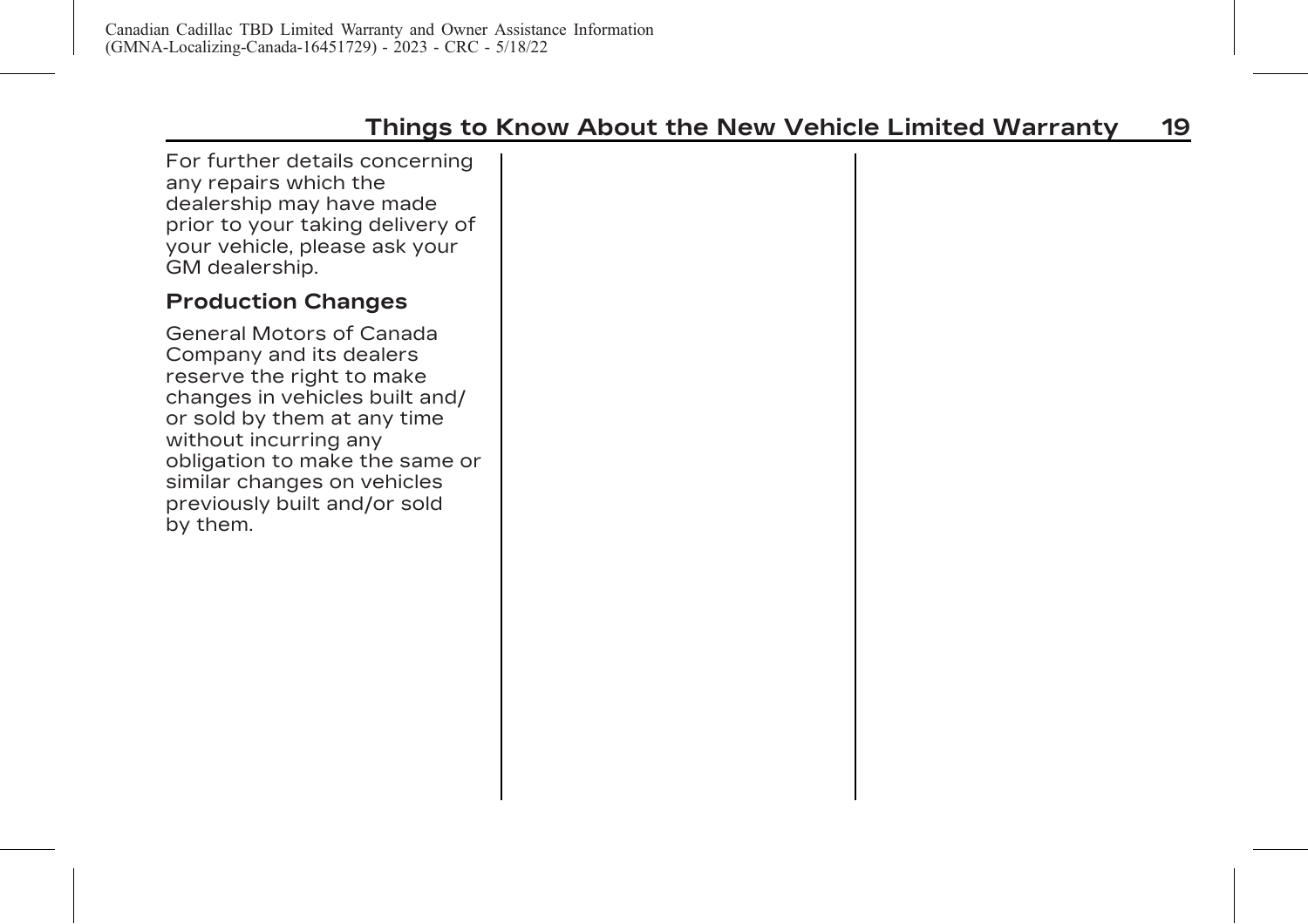# <span id="page-24-0"></span>**Towing**

During the Electric Vehicle Propulsion Warranty Coverage period, towing is covered to the nearest GM dealer that handles your vehicle line if your vehicle cannot be driven because of a warranted defect. See [Roadside Assistance Program](#page-31-0)  $\dot{\varphi}$  [27](#page-31-0). Refer to the Owner's Manual for details.

# **Emergency Repairs**

In an emergency, where an authorized dealer is not reasonably available, repairs may be performed at any available service establishment or by the owner, using any replacement part. GM will consider reimbursement for the expense incurred, including diagnosis, not to exceed the manufacturer's suggested retail price for all warranted parts replaced and labour charges based on GM's recommended time allowance for the warranty repair and the geographically appropriate labour rate. Retain receipts and failed parts in order to receive compensation for warranty repairs reimbursable due to an emergency.

## **Transferability**

The coverage and benefits of the warranties described in this booklet are transferable at no cost to any subsequent person(s) who assumes ownership of the vehicle within the applicable Coverage Period, and is subject to all the terms, conditions and limitations contained herein.

#### **General Terms**

The express warranties in this booklet give you specific legal rights. You may have different rights which may vary from province to province according to applicable legislation.

TO THE FULL EXTENT PERMITTED BY APPLICABLE CANADIAN LAW: The foregoing express written warranties are the only and the entire warranties provided with your new vehicle (unless extended warranties are purchased separately) and are in lieu of and exclude all other representations, warranties or conditions, express or implied (including any implied warranty or condition of merchantability or fitness for a particular purpose).

The performance of repairs and the provision of replacement parts, as described herein, is the exclusive remedy under these express written warranties or under any otherwise applicable implied warranty or condition. The New Vehicle Limited Warranty has no cash value.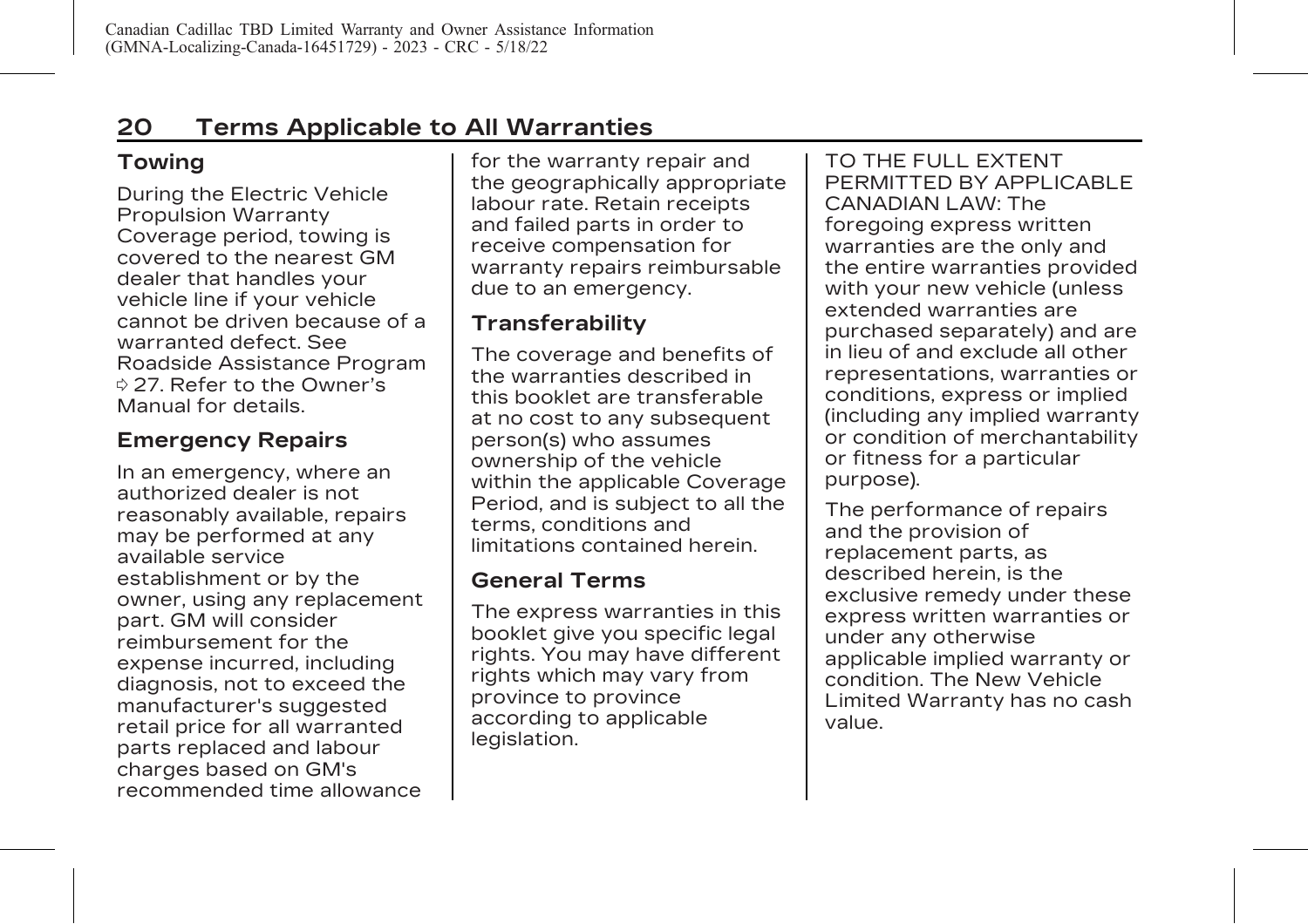Any applicable implied warranty or condition that cannot be disclaimed or excluded is limited in duration to the periods specified in the express written warranties in this booklet.

GM CANADA DOES NOT AUTHORIZE ANY PERSON TO CREATE FOR IT ANY OTHER OBLIGATIONS or liability in connection with GM products and no person is permitted to extend or enlarge this warranty on behalf of GM Canada by written, verbal or other representation, and if made such representation or warranty will not be enforceable against GM Canada.

DISCLAIMER OF LIABILITY: Except as provided in the express written warranties in this booklet, GM Canada will not be liable in contract, tort or otherwise for any direct, indirect, economic, commercial, incidental, consequential,

or special loss or damage or expense or claim, howsoever caused, arising in connection with the sale, use, loss of use, performance or non-performance of the subject vehicle or part thereof.

NOTICE REGARDING LIMITATIONS: The terms contained in this limited warranty are not intended to limit or otherwise modify or exclude any warranty that by law cannot be limited, disclaimed or excluded. When and to the extent that any applicable Canadian law prohibits in a particular situation, any term contained in this warranty, such term will be considered severable and deemed deleted from this warranty in that situation.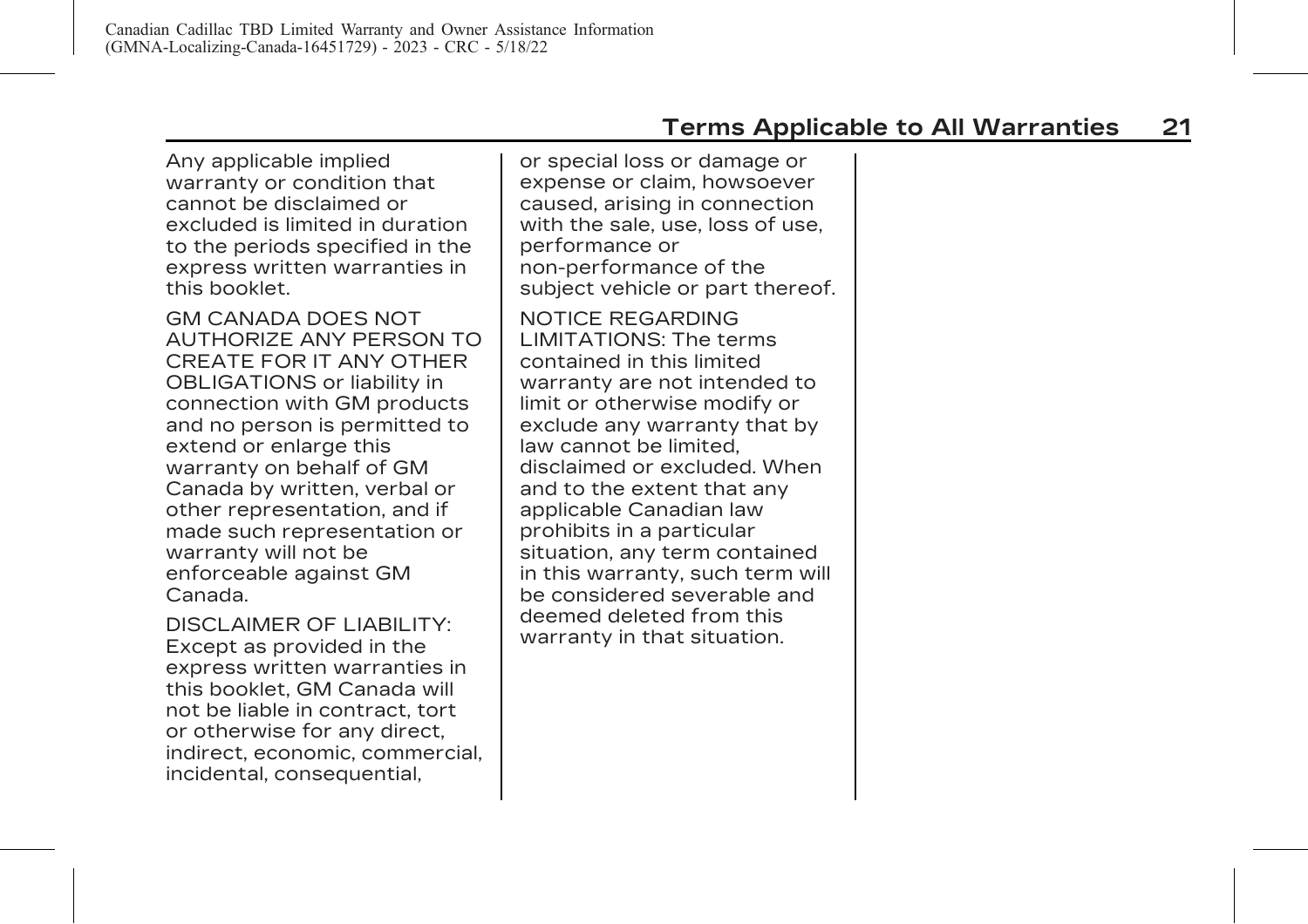# <span id="page-26-0"></span>**22 Customer Satisfaction Procedure**

Your satisfaction and goodwill are important to your dealership and to General Motors. Normally, any questions or concerns regarding the sales transaction or the operation of your vehicle will be resolved by your dealership's Sales or Service Departments. Sometimes, however, despite the best intentions of all concerned, misunderstandings can occur. If your concern has not been resolved to your satisfaction, the following steps should be taken:

#### **STEP ONE - Discuss your concern with a member of dealership management.**

Normally, concerns can be quickly resolved at that level. If the concern has already been reviewed with the Sales, Service, or Parts Manager, contact the **owner of the dealership or the General Manager.**

**STEP TWO -** If after contacting a member of dealership management, it appears your concern cannot be resolved at the dealership without further help, contact the **Canadian Cadillac Customer Care Centre** in Oshawa by calling 1-888-446-2000, Monday to Friday 8:00 a.m. to 9:00 p.m. Eastern Standard Time; Saturday from 8:00 a.m. to 5:00 p.m. Eastern Standard Time. Closed on Sunday. (In the U.S. contact the listed Cadillac Customer Assistance Centre.)

For prompt assistance, please have the following information available to give to the Customer Care Advisor:

- . Your name, address, home and business telephone number.
- . Vehicle Identification Number (This is available from the vehicle registration or title, or the plate above

the left top of the instrument panel and visible through the windshield.)

- . Dealership name and location.
- . Vehicle's delivery date and present odometer reading.
- . Nature of concern.

General Motors encourages customers to call its toll-free number for assistance. However, if a customer wishes to write to General Motors, the letter should be addressed to General Motors Customer Care Centre in Oshawa. Refer to "Customer Assistance Offices" for the address or refer to "Owner Assistance Request Form" for a convenient form for your use.

When contacting General Motors, please remember your concern will likely be resolved at the dealership, using the dealer's facilities, equipment and personnel. This is why we suggest you follow Step One first if you have a concern.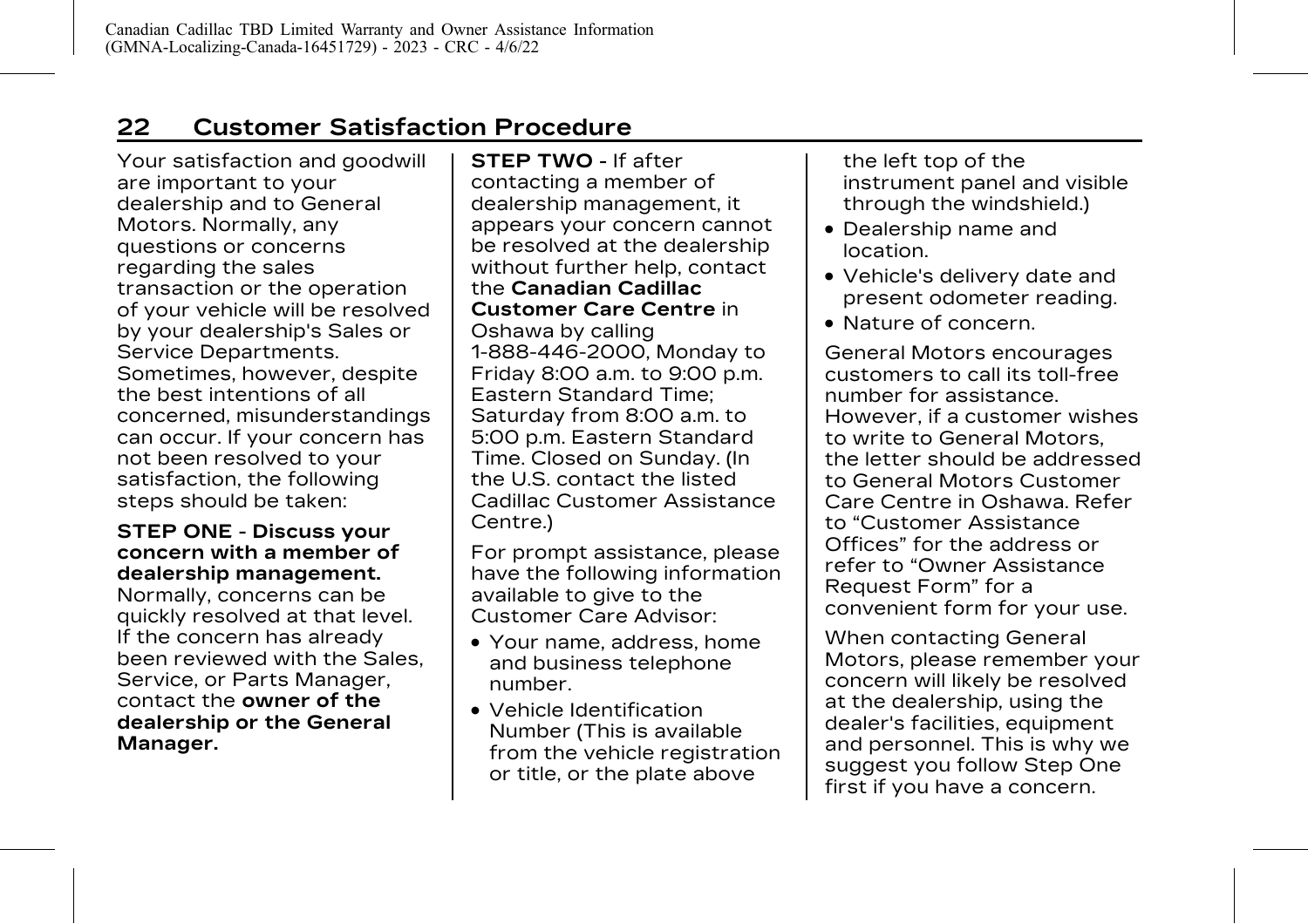**General Motors of Canada Company Participation in the Mediation/Arbitration Program**

**STEP THREE:** In the event that you do not feel your concerns have been addressed after following the procedure outlined in steps 1 and 2, General Motors of Canada Company wants you to be aware of its participation in a no-charge Mediation/ Arbitration program. General Motors of Canada Company has committed to binding arbitration of owner disputes involving factory-related vehicle service claims. The program provides for the review of the facts involved by an impartial third party arbiter, and may include an informal hearing before the arbiter. The program is designed so that the entire dispute settlement process, from the time you file your complaint to the final decision, should be completed in approximately 70 days. We

believe our impartial program offers advantages over courts in most jurisdictions because it is informal, quick, and free of charge.

For further information concerning eligibility in the Canadian Motor Vehicle Arbitration Plan (CAMVAP), call toll-free 1-800-207-0685. Alternatively you may call the Canadian Cadillac Customer Care Centre, 1-888-446-2000, or you may write to the Mediation/Arbitration Program, c/o Canadian Cadillac Customer Care Centre, General Motors of Canada Company, 500 Wentworth Street W, Oshawa, Ontario L1J 0C5. Your inquiry should be accompanied by your Vehicle Identification Number (VIN).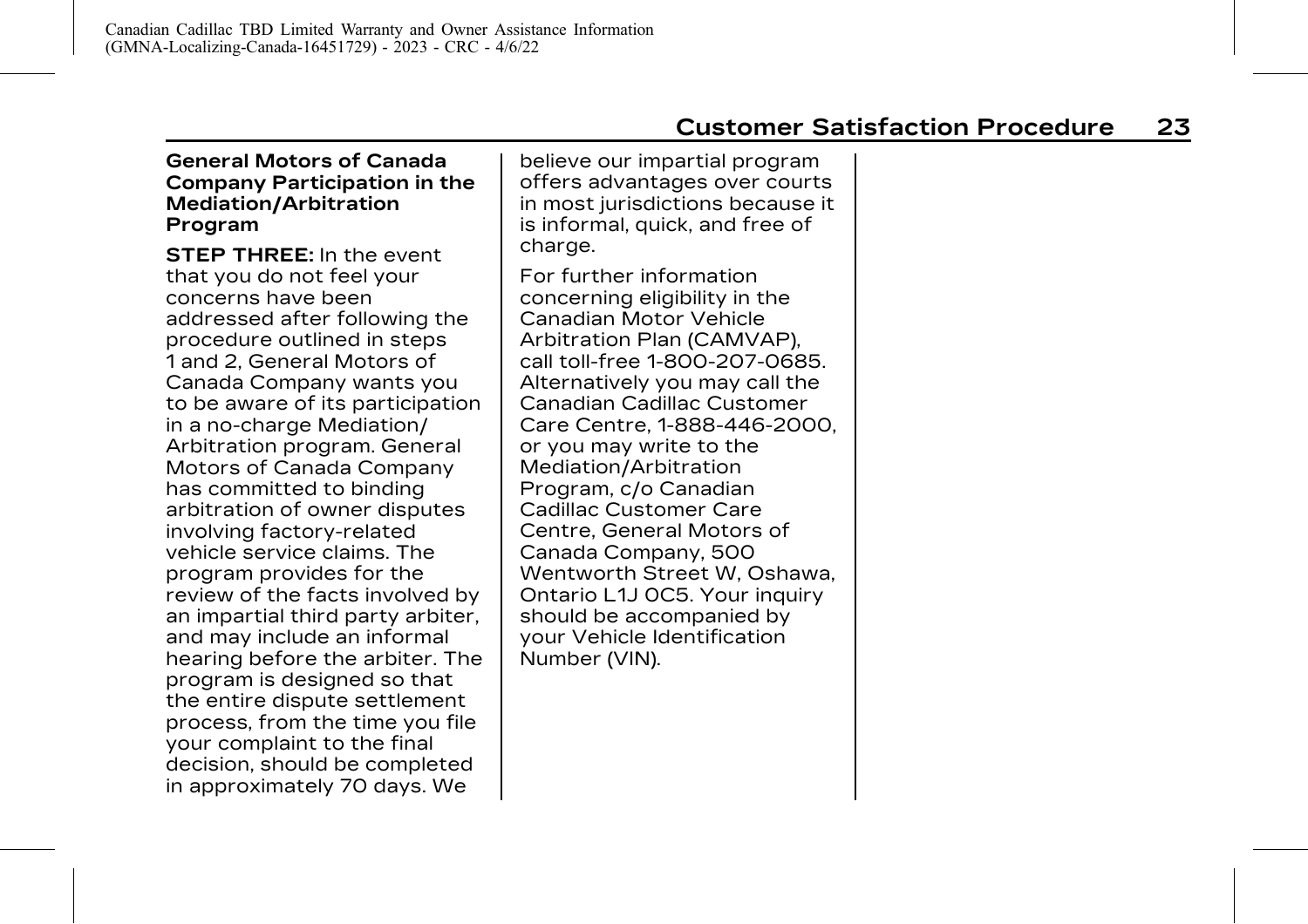# <span id="page-28-0"></span>**24 Special Coverage Adjustment Programs Beyond the Warranty Period**

General Motors of Canada Company is proud of the protection afforded by its warranty coverages. In order to achieve maximum customer satisfaction, there may be times when General Motors of Canada Company will establish a separate Special Coverage Adjustment program to pay all or part of the cost of certain repairs not covered by the warranty or to reimburse certain repair expenses you may have incurred. Check with your GM dealer or call GM's Customer Care Centre Toll Free "800" number to determine whether any Special Coverage Adjustment program is applicable to your vehicle. When you make an inquiry, you will need to give the year, model and odometer reading of your vehicle and your Vehicle Identification Number (VIN).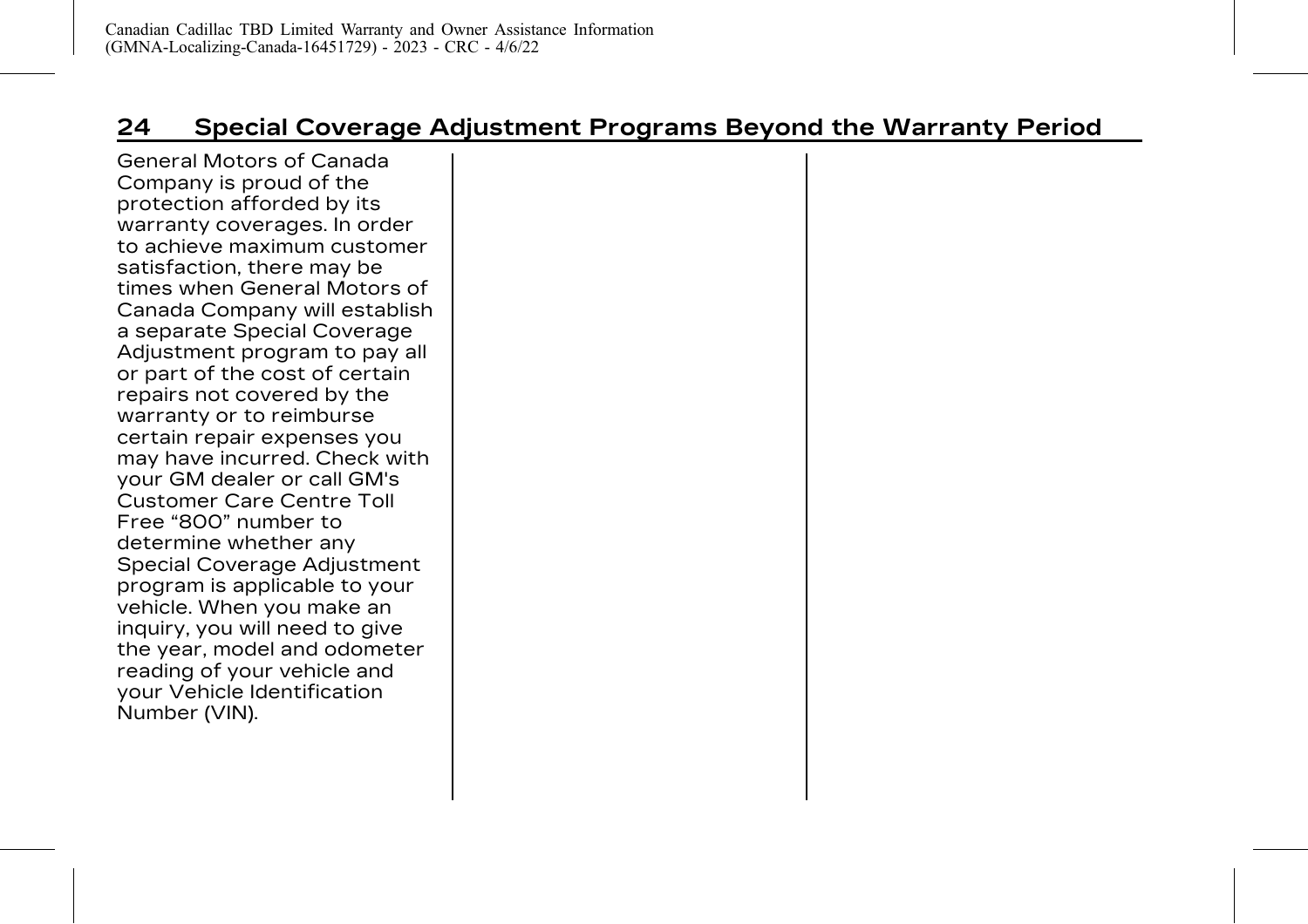# <span id="page-29-0"></span>**Customer Assistance Offices**

When calling for assistance, ask for the Customer Care Ambassador.

#### **CANADA**

Canadian Cadillac Customer Care Centre General Motors of Canada Company 500 Wentworth Street W Oshawa, Ontario L1J 0C5 www.cadillaccanada.ca

1-888-446-2000 \*1-800-263-3830 Roadside Service: 1-800-882-1112

#### **UNITED STATES**

Customer Assistance Center Cadillac Motor Car Division P.O. Box 33169 Detroit, MI 48232-5169

1-800-333-4223 \*1-800-833-2622 Roadside Service: 1-800-224-1400

\*(For Text Telephone devices (TTYs)) **Puerto Rico** 1-800-496-9992 (English) 1-800-496-9993 (Spanish) U.S. Virgin Islands 1-800-496-9994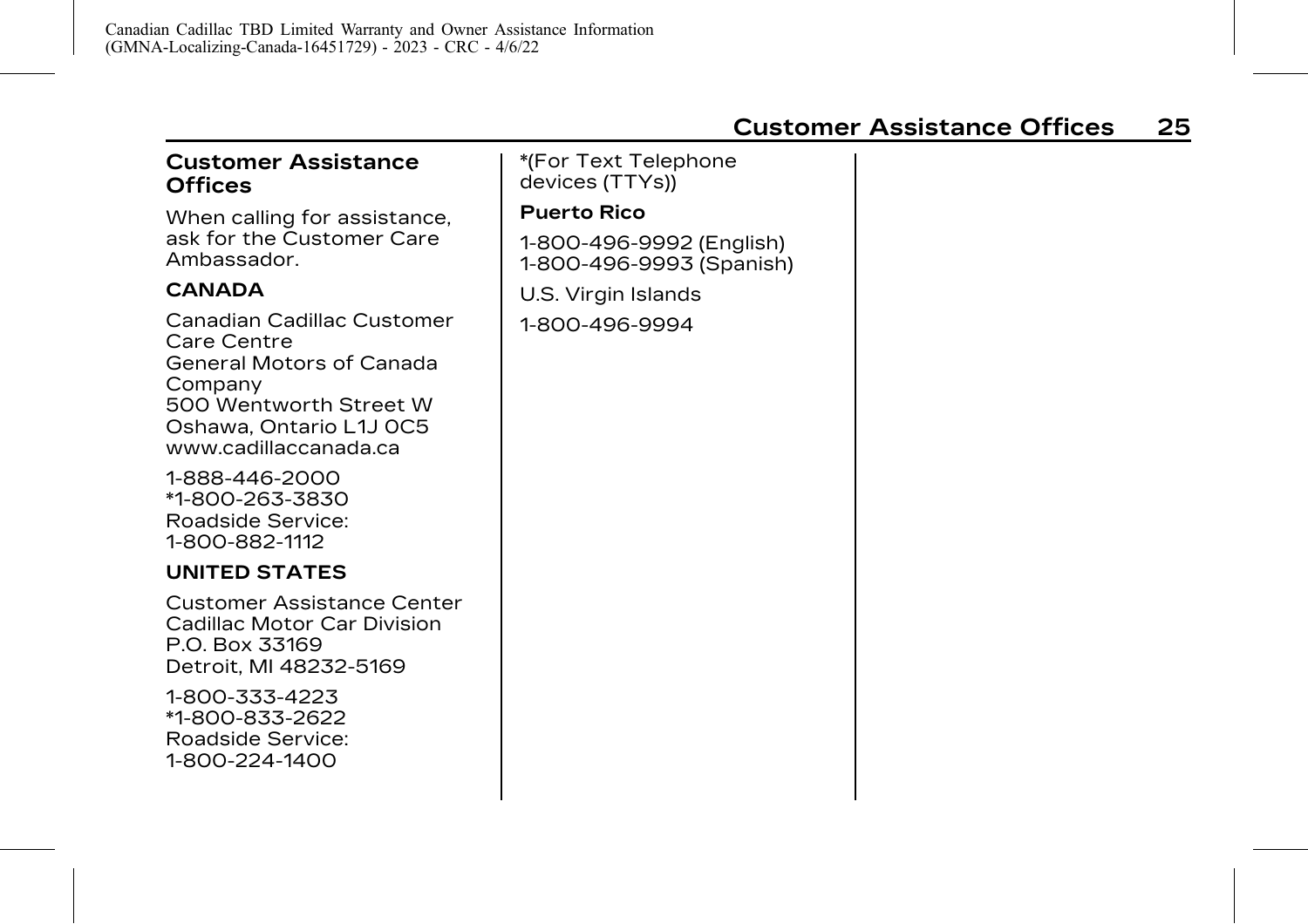# <span id="page-30-0"></span>**26 Customer Assistance for Text Telephone (TTY) Users**

To assist customers who are deaf or hard of hearing and who use Text Telephones (TTYs), General Motors of Canada Company has TTY equipment available at its Customer Care Centre in Oshawa, Ontario.

Any TTY user can communicate with GM by dialing this toll-free number: 1-800-263-3830.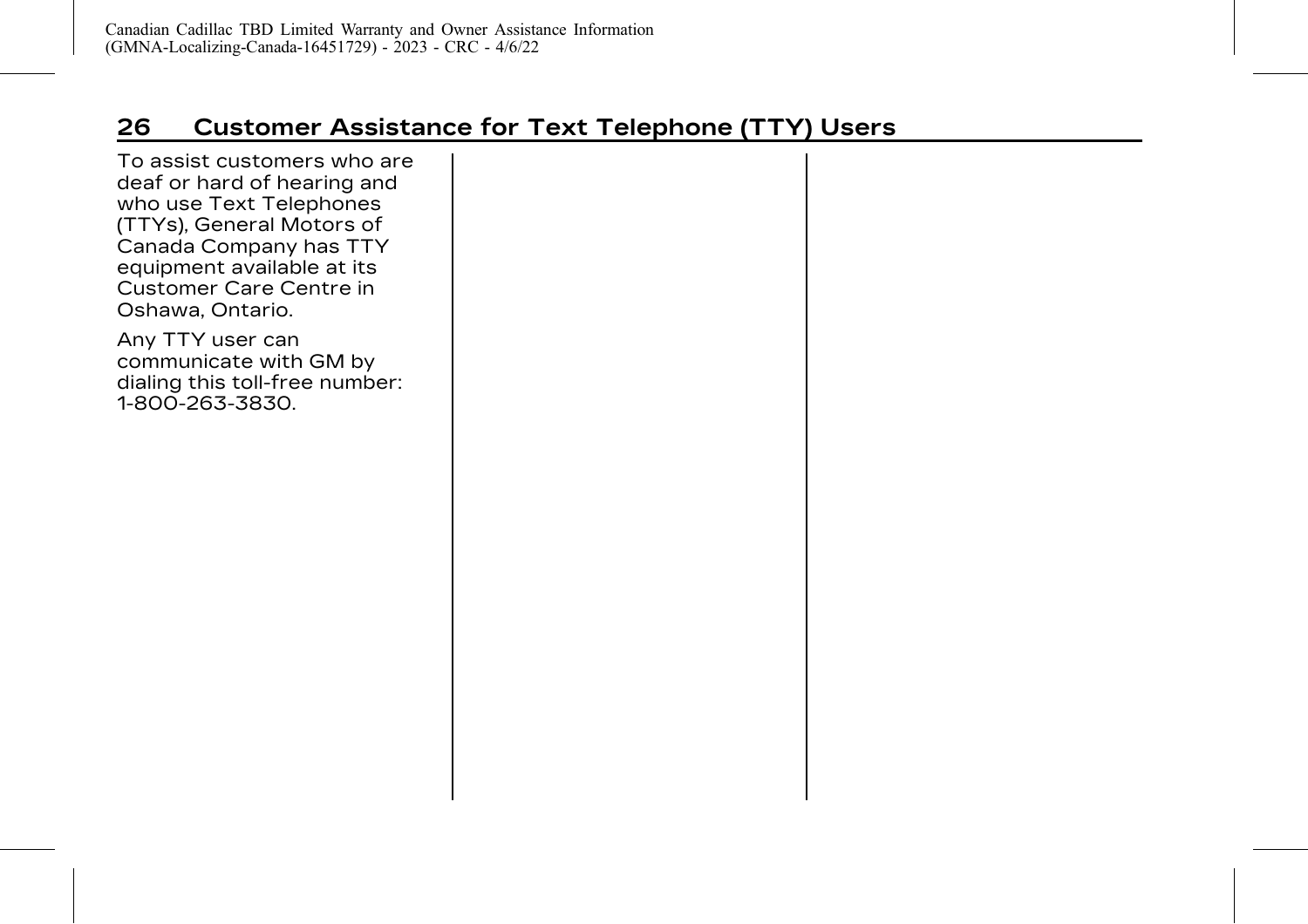<span id="page-31-0"></span>General Motors of Canada Company is proud to offer new Cadillac buyers the response, security and convenience of the 24-hour Cadillac Roadside Service Program. Please refer to your Owner's Manual for details and limitations. The toll-free number for Cadillac Roadside Service is 1-800-882-1112.

**Roadside Assistance is not part of or included in the coverage provided by the General Motors of Canada Company Warranties other than towing coverage. See "Towing" under [Terms](#page-24-0) [Applicable to All Warranties](#page-24-0)** 0 **[20.](#page-24-0) General Motors of Canada Company reserves the right, in its sole discretion, to make any changes to, or to discontinue, the Roadside Assistance Program at any time without notification.**